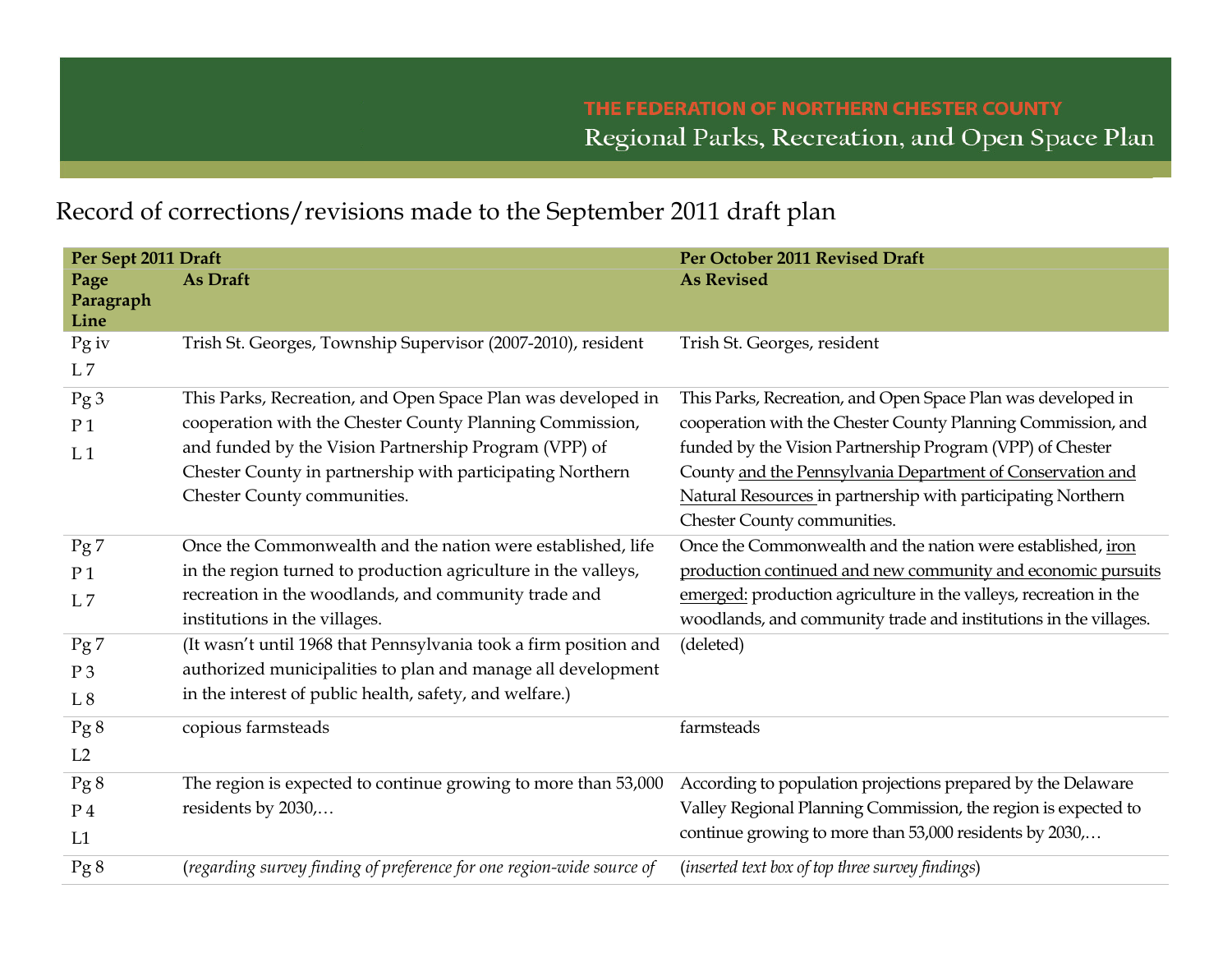**Per Sept 2011 Draft Per October 2011 Revised Draft Page Paragraph Line As Draft As As Revised As Revised As Revised As Revised As Revised As Revised As Revised As Revised As Revised As Revised As Revised As Revised As Revised As Revised As Revised As Revised As Revised As Revised As Revised** P 5  $L1$ *information) Survey Question #11 How would you prefer to get information about parks and recreation in Northern Chester County***?** One Web site for all townships in Northern Chester County 51% One Web site for your township 48% Newsletter mailed to your home 48%Pg 9 P 2  $L.3$ and municipal ownership (including municipal easements) acquired through voter-approved bonds. and municipal ownership (including municipal easements), many of which were acquired through voter-approved bonds. Pg 9 P 3 L1 There are 11 community parks for active and passive recreation throughout the central and eastern portions of the region. There are 11 community parks ... portions of the region. (See Recreation Features Map.)Pg 9 P 4  $L.1$ Together these parks offer a total of 48 active recreation or physical play facilities for 13 unique active recreation activities, which tend to emphasize team sports and play equipment over fitness and non-competitive play activities. Together these parks offer … play activities. (See Appendix 3, Recreation Facilities.)Pg 10 P 5  $L1$ The region offers more than 100 miles of land and water trails, including at least one existing public-use trail or path in every municipality. The region offers more than 100 miles of land and water trails, including at least one existing public-use trail or path in every municipality, per Chester County's Trail Inventory and project updates. P 11 Bullet 5 • Camp Innabah, Camp Sankanac, Crow's Nest Preserve, Miss Betty's Day Camp and Welkinweir offer summer programs for children and youth. • Camp Innabah, Camp Sankanac, Crow's Nest Preserve, Miss Betty's Day Camp, Indian Springs and Welkinweir offer summer programs for children and youth. Pg 11 P 3  $L1$ Nearly all that has accomplished in parks, recreation, and open space Much of what has been accomplished in parks, recreation, and open space Pg 11 Fees-in-lieu of land dedication are not common in this region. Fees-in-lieu of land dedication are common in this region but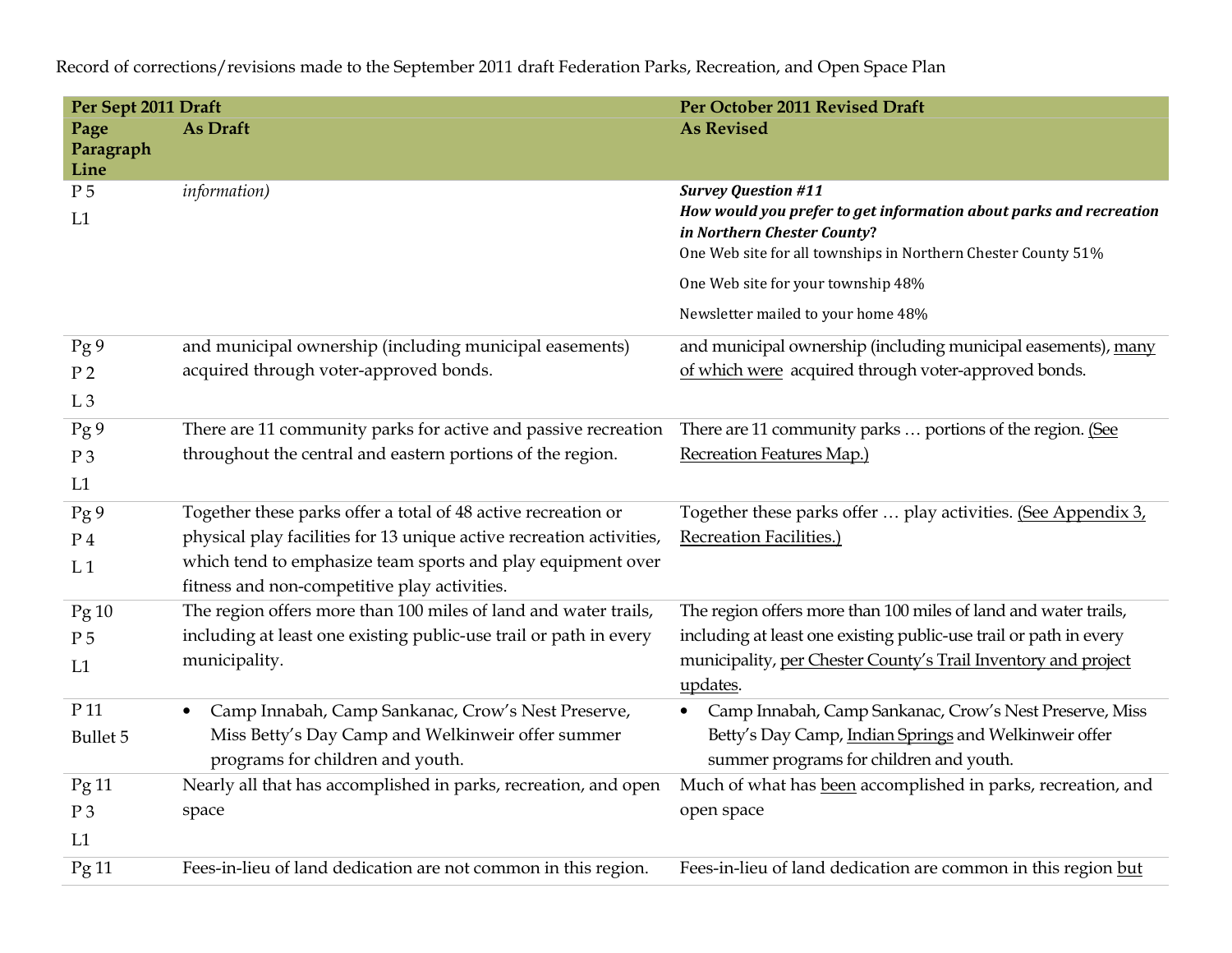**Per Sept 2011 Draft Per October 2011 Revised Draft Page Paragraph Line As Draft As As Revised As Revised As Revised As Revised As Revised As Revised As Revised As Revised As Revised As Revised As Revised As Revised As Revised As Revised As Revised As Revised As Revised As Revised As Revised** P 6 L1 could be strengthened by provision for fair market value assessment and inclusion of trails as permitted uses of such fees. Pg 11 P 6  $L<sub>5</sub>$ volunteers provide the vast majority of labor. volunteers provide the vast amount of labor. Pg 13, P 4  $L<sub>1</sub>$ Three major landscapes define the region's character— Hopewell Big Woods and the Schuylkill River and French Creek corridors. Four major landscapes define the region's character— Hopewell Big Woods and the Schuylkill River, French Creek, and Pickering Creek corridors. Pg 15 P 2 Suggestions on park improvements and enhancements have been made for all existing parks, but further evaluation and detail should be explored. Suggestions on park improvements and enhancements have been made for all existing parks (see Table 5-1, page 31), but further evaluation and detail should be explored. Pg 15 P 3 Timely information compiled in one location is perhaps the single most important thing that Northern Chester County could do to foster participation in recreation and active healthy lifestyles among residents of all ages. Timely information accessible from one source could vastly improve participation in recreation and active healthy lifestylesamong residents of all ages. Pg 17 P 4  $L<sub>1</sub>$ The regional trails, Schuylkill River Trail, the French Creek Trail (including the Boars Back Trail), the Pickering Creek Trail, and the Brandywine Trail, offer the greatest potential for tying the region together as the basis for a region-wide trail network. The regional trails—Schuylkill River Trail, the French Creek Trail (including the Boars Back Trail), the Pickering Creek Trail, the Brandywine Trail, and the proposed Hopewell Big Woods connector trail—offer great potential for tying the region together and establishing a region-wide trail network. Pg 17 P 5  $L<sub>1</sub>$ Until pubic-use trails Until public-use trails Pg 18 P 6 Volunteers will certainly continue to lead many efforts, but professional staff (one or more positions over time) is needed to support broad multi-municipal or region-wide coordination of publicity, program expansion, park improvement planning, Volunteers will certainly continue to lead many efforts, but professional staff (one or more positions over time) is needed to support broad multi-municipal or region-wide coordination of publicity, program expansion, park improvement planning,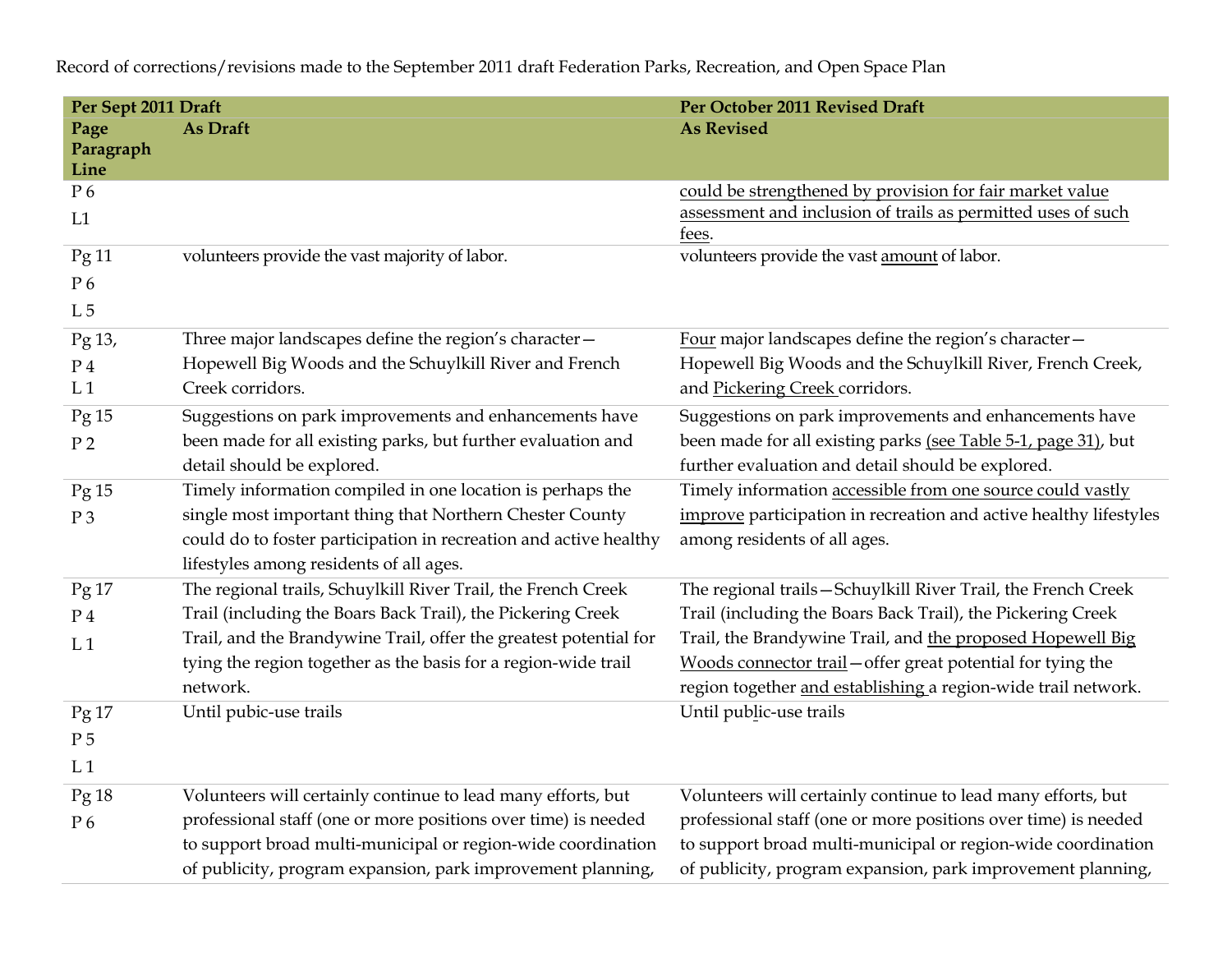**Per Sept 2011 Draft Per October 2011 Revised Draft Page Paragraph Line As Draft As As Revised As Revised As Revised As Revised As Revised As Revised As Revised As Revised As Revised As Revised As Revised As Revised As Revised As Revised As Revised As Revised As Revised As Revised As Revised** partnership development, fundraising, etc. partnership development, fundraising, etc. An initial position should require recreational programming and management experience and could be part-time, and possibly combined with other municipal or multi-municipal functions. Pg 21 Table 4-1 Riverfront, Interior Schuylkill Riverfront, Scenic Rural Interior (*Multiple occurrences*) Pg 22 P 1 For example, classifications not present among current park and recreation sites suggest gaps in recreational experiences that improvements, enhancements, or new acquisitions couldfill. For example, classifications not present among current park and recreation sites, e.g. school-parks and public sports complex, suggest gaps in recreational experiences that improvements, enhancements, or new acquisitions could fill. Pg 22 P 5  $L1$ The Schuylkill River Pg 23 P 5 To sustain the proportion of protected public land and public open space for recreation for future residents, the region will need to maintain a standard of 28 acres per 1,000 residents. To sustain the proportion of protected public land for recreation for future residents, the region will need to maintain a standard of 28 acres of parkland per 1,000 residents. *(inserted text box with parkland standard rationale)*  Pg 23 P6, #2. Provide universal (ADA) access to all recreational and support facilities to support barrier-free recreation for all residents Provide access to recreational and support facilities, as required by the Americans with Disabilities Act, to support barrier-free recreation for all residents. Pg 29 Table 5-2 Towpath Park • Designate parking for permitted Schuylkill River Trail users and their vehicles • Upgrade/expand playground equipment Towpath Park • Sign permitted Schuylkill River Trail users and direct nonpermitted users to nearest available facilities (*also made to Riverbend Park; also made as "permitted trail users" (not SRT) to Ellis Woods Park and Community Park on the Ridge)*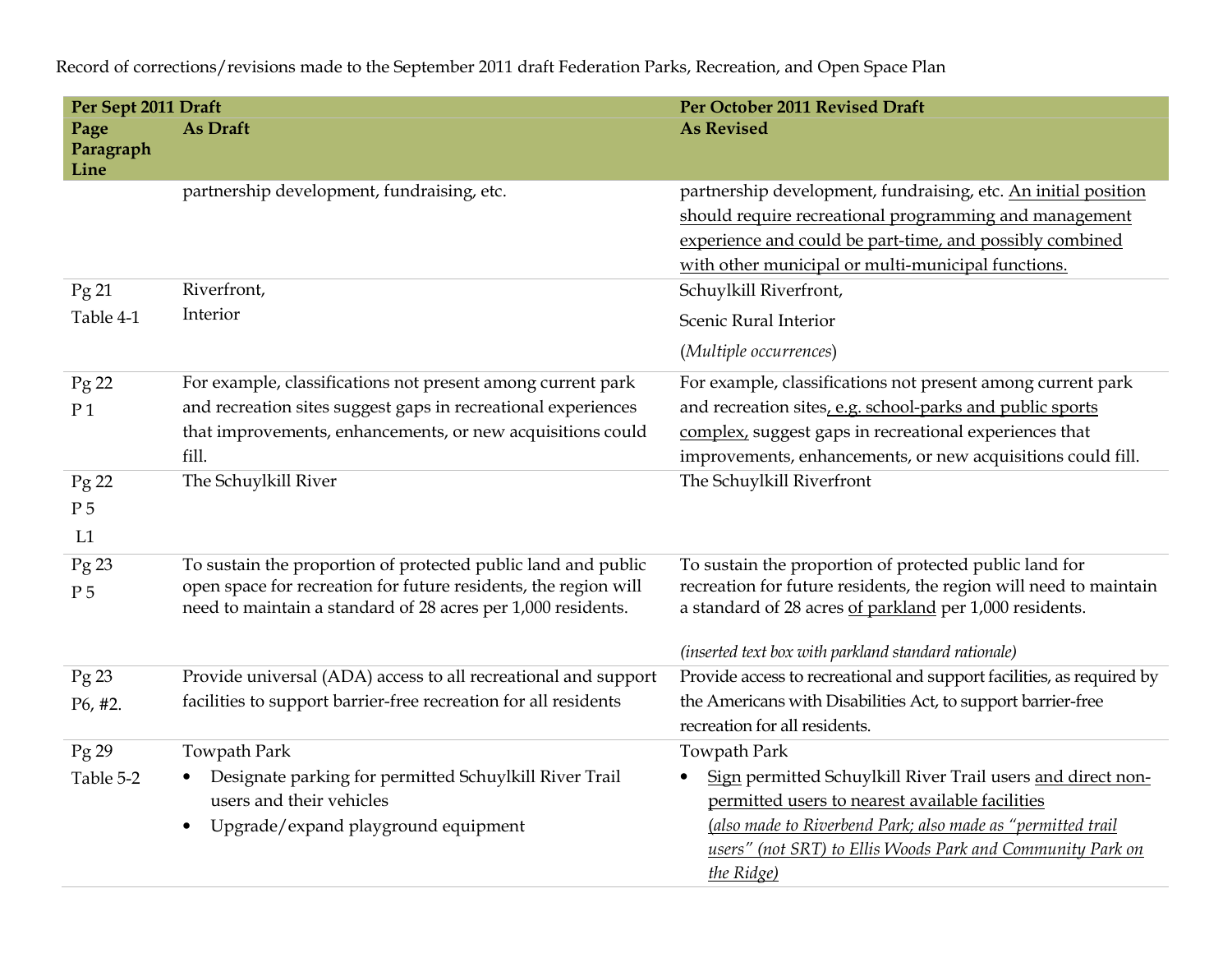| Per Sept 2011 Draft       |                                                                                                                                                                                                                                                                   | Per October 2011 Revised Draft                                                                                                                                                                                                                                                                                                                                                                                                                                                                                                |
|---------------------------|-------------------------------------------------------------------------------------------------------------------------------------------------------------------------------------------------------------------------------------------------------------------|-------------------------------------------------------------------------------------------------------------------------------------------------------------------------------------------------------------------------------------------------------------------------------------------------------------------------------------------------------------------------------------------------------------------------------------------------------------------------------------------------------------------------------|
| Page<br>Paragraph<br>Line | As Draft                                                                                                                                                                                                                                                          | <b>As Revised</b>                                                                                                                                                                                                                                                                                                                                                                                                                                                                                                             |
|                           |                                                                                                                                                                                                                                                                   | Upgrade/replace children's play area with playground<br>$\bullet$<br>equipment                                                                                                                                                                                                                                                                                                                                                                                                                                                |
| Pg 32                     | Warwick Township                                                                                                                                                                                                                                                  | Warwick Township                                                                                                                                                                                                                                                                                                                                                                                                                                                                                                              |
| Table                     | · Designate parking for permitted Boars Back, French Trail,<br>and Horse-Shoe trail users and their vehicles                                                                                                                                                      | · Designate parking for permitted Boars Back, French Creek<br>Trail, and Horse-Shoe trail users and their vehicles<br>(New future park; suggestions to be completes with township input)<br><b>Wineberry Estates Park</b>                                                                                                                                                                                                                                                                                                     |
| Pg34<br><b>Bullet</b>     | Adopt a regional parkland standard of 21 acres per 1,000<br>residents                                                                                                                                                                                             | Adopt a regional parkland standard of 28 acres per 1,000 residents                                                                                                                                                                                                                                                                                                                                                                                                                                                            |
| Pg 34<br><b>Bullet</b>    | Revise municipal mandatory dedication of parkland<br>$\bullet$<br>provisions to:<br>reflect the regional parkland standard of 21 acres per<br>$\circ$<br>1,000 residents;<br>2) require land dedication for all development, not just<br>residential development; | Revise municipal mandatory dedication of parkland<br>$\bullet$<br>provisions to:<br>reflect the regional parkland standard of 28 acres per<br>$\circ$<br>1,000 residents;<br>require land dedication for all development, not just<br>$\circ$<br>residential development;                                                                                                                                                                                                                                                     |
| Pg 34<br><b>Bullet</b>    |                                                                                                                                                                                                                                                                   | (New)<br>Add/Revise fee-in-lieu provisions and standards to<br>specify:<br>when to the governing body should require a fee in<br>$\circ$<br>lieu of park and recreation land<br>Incompatible size, shape, location, access,<br>topography or other physical features;<br>Nonconformance with the Township's Park and<br>٠<br>Recreation Plan;<br>Impractical to dedicate recreation or open space<br>land as required by ordinance standards; or<br>Upon specific recommendation of the Township<br>Park and Recreation Board |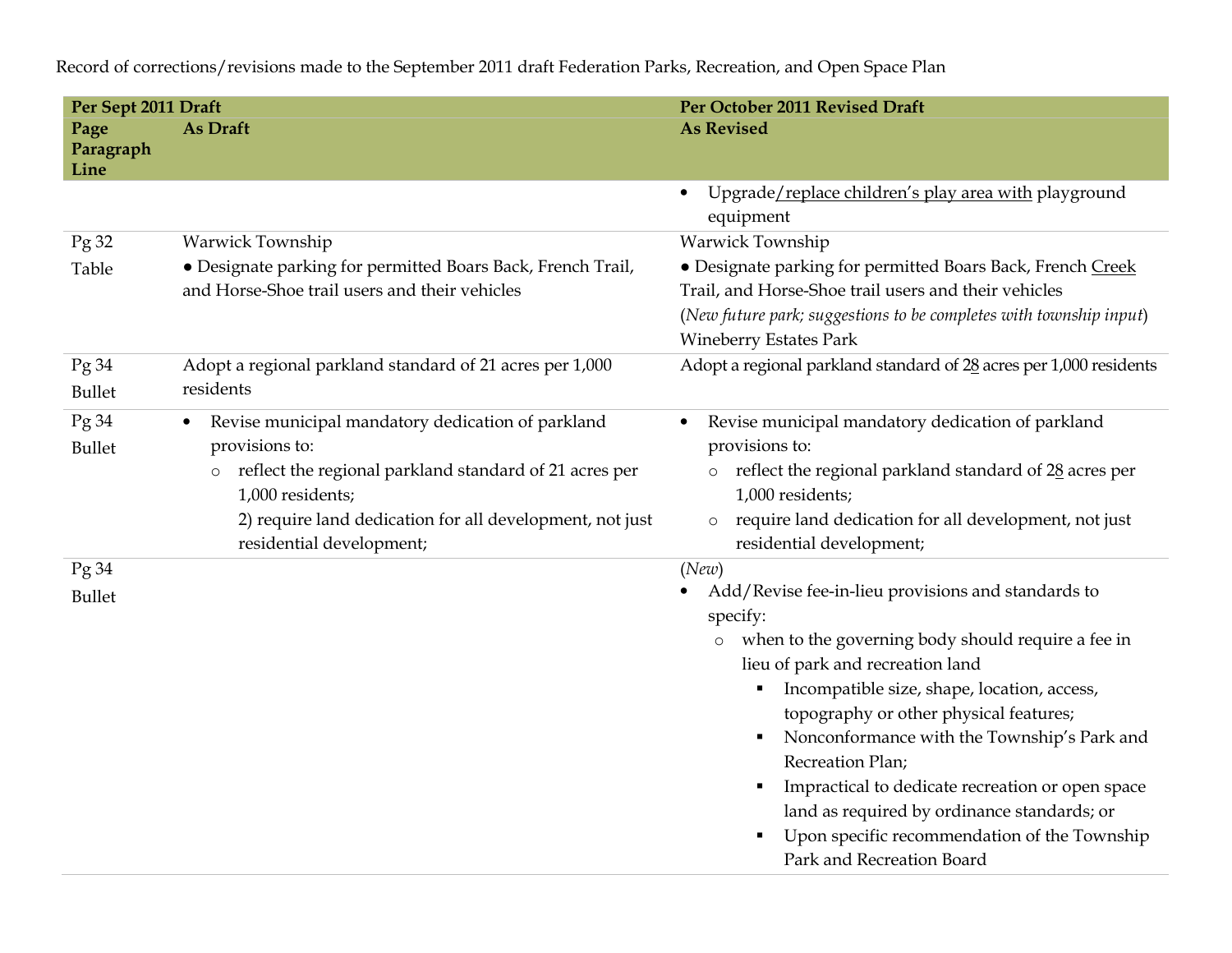| Per Sept 2011 Draft |                 | Per October 2011 Revised Draft |
|---------------------|-----------------|--------------------------------|
| Page                | <b>As Draft</b> | <b>As Revised</b>              |
| Paragraph           |                 |                                |
| Line                |                 |                                |
|                     |                 |                                |

- o that the value of the fee in lieu of land dedication is equivalent to the fair market value (FMV) of buildable acreage on the property
	- where "fair market value" ((FMV) of improved residential or non-residential land (land at highest and best use) is determined at the time of the filing of the final plan with the Township or the first final plan phase of a subdivision or land development plan consisting of multiple phases, and may be adjusted with each phased final plan submission to keep current with actual land value if the subdivision and land development is planned in phases over multiple years.
	- $\mathbf{u}$  . where "buildable acre" is defined for this purpose as a "typical area of land within the subdivision or land development with a slope of less than seven percent (7%), and not located in an area subject to flooding, containing storm water management facilities, easements, or other similar environmental restrictions.
	- based upon a written appraisal report prepared by the developer or applicant and signed by an appraiser licensed as such in the Commonwealth of Pennsylvania and certified by such appraiser to be a fair and reasonable appraisal of such land and submitted within reasonable time limits associated with the development proposal.
	- $\mathbf{u}$  . with a specified process to resolve disputed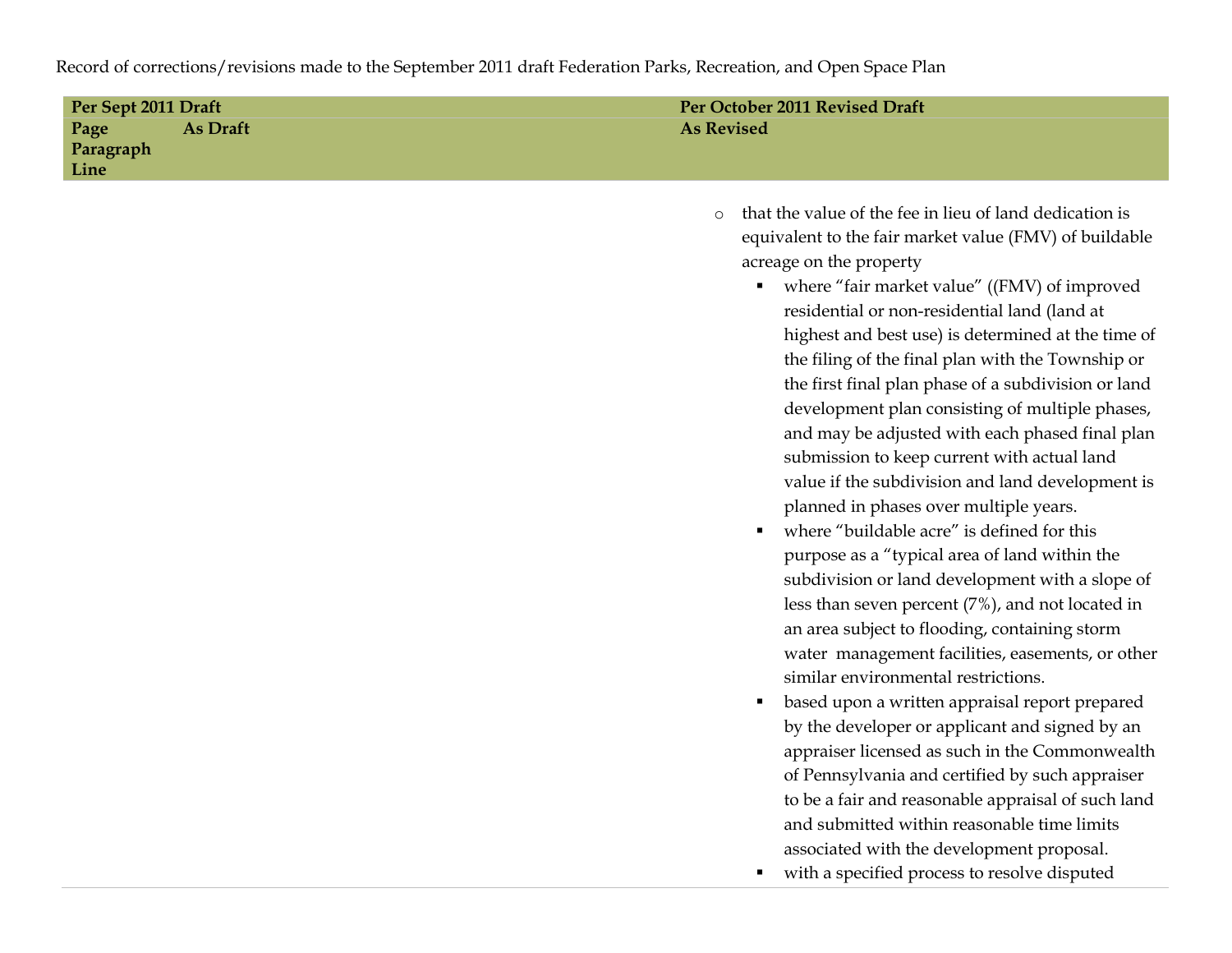**Per Sept 2011 Draft Per October 2011 Revised Draft Page Paragraph Line As Draft As As Revised As Revised As Revised As Revised As Revised As Revised As Revised As Revised As Revised As Revised As Revised As Revised As Revised As Revised As Revised As Revised As Revised As Revised As Revised** appraisals. Pg 36 Rec 1.8 (See Chapter 7, Raising Public Awareness) Public awareness of park locations should be integrated with information about available recreational programs and activities. See Chapter 7, Raising Public Awareness for integrated publicity recommendations.Pg 36 Strategy 2 The citizen survey found that residents The public survey found that residents P 37 P 2  $L1$ Introduction of the school-park concept occurred during this planning process. The Owen J. Roberts School District was intrigued and noted the potential for joint school-recreation development at the time of its most recent acquisition, a 52-acre site adjacent to the East Coventry Elementary School. The Federation and its planning partners, including the Owen J. Roberts School District, were introduced to the school-park concept during this planning process. In fact, the School District noted the potential for joint school-recreation development when it acquired a 52-acre site adjacent to the East Coventry Elementary School in early 2011. Pg 37 Table 5-4 East Coventry Elementary and adjacent 52-acre sitePlan and develop as a Community Park (The site is large enough to consider a Sports Complex but the location is not centralized and road conditions/access are only fair.) East Coventry Elementary and adjacent 52-acre sitePursue site master plan and development as a Community Park (The site is large enough to consider a Sports Complex but the location is not centralized and road conditions/access are only fair.)Pg 37 Table 5-4 East Vincent Elementary and Reiff Tract (36 acres)Plan and develop as a Community Park East Vincent Elementary and Reiff Tract (36 acres)Pursue site master plan and development as a Community Park Pg 39 Rec 3.1 Bullet The remaining sites, including additional suggested parcels and clusters, are shown on the *Potential Sports Locations Map*. The remaining sites, including additional suggested parcels and clusters, are shown on the *Potential Sports Complex Locations Map*. Pg 40 Bullet 1 Secure public access to privately-owned sports fields through long-term lease, easement, or acquisition to protect these existing fields for public use. Secure public access to privately-owned sports fields through long-term lease, easement, or acquisition to open these existing fields for public use. Pg 40 Coordination with the Natural Lands Trust, Hopewell Big Woods, and Chester County Parks and Recreation is recommended, Coordination with the Natural Lands Trust, Hopewell Big Woods, Horse-Shoe Trail Club, and Chester County Parks and Recreation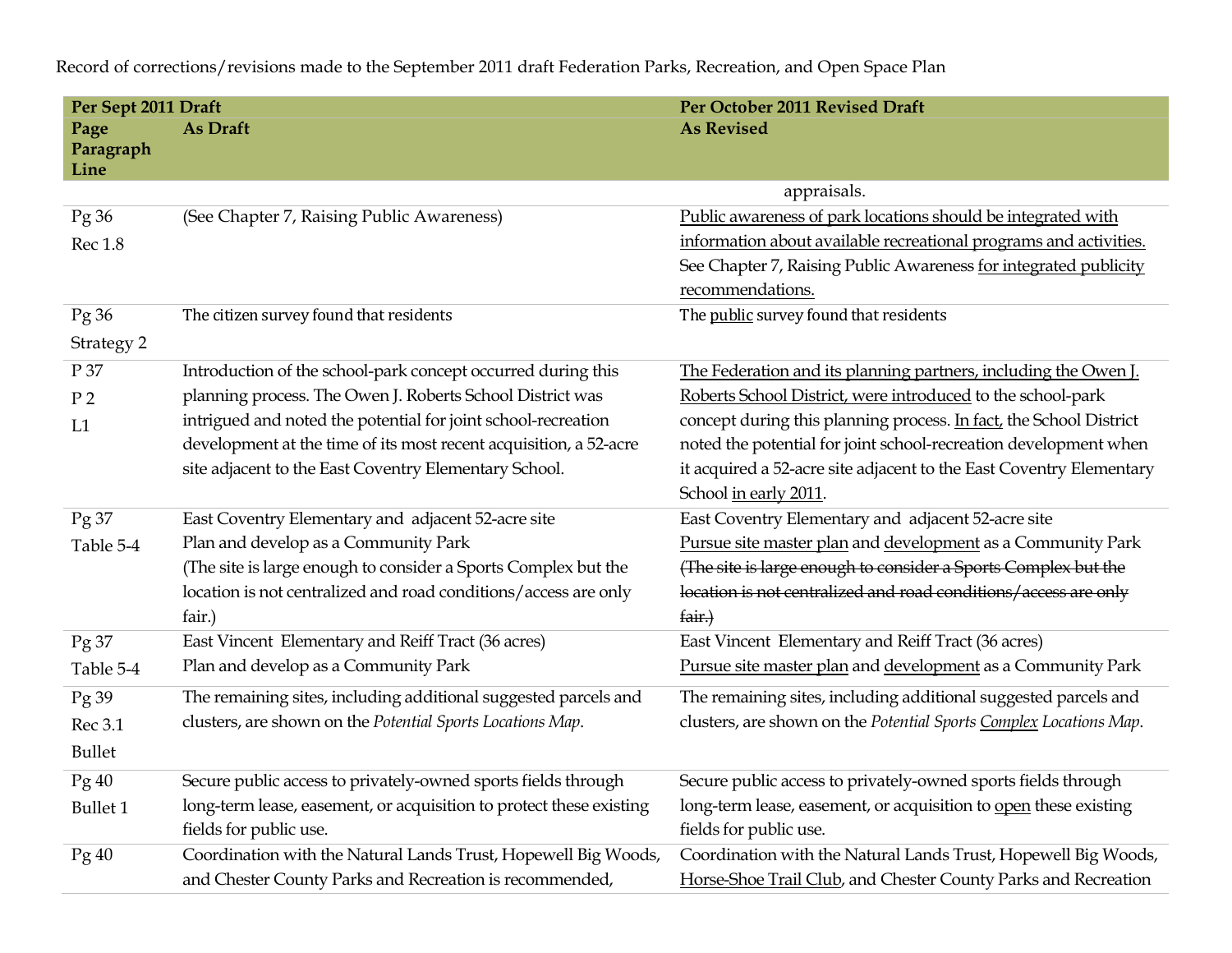| Per Sept 2011 Draft       |                                                                 | Per October 2011 Revised Draft                                                                                                 |
|---------------------------|-----------------------------------------------------------------|--------------------------------------------------------------------------------------------------------------------------------|
| Page<br>Paragraph<br>Line | As Draft                                                        | <b>As Revised</b>                                                                                                              |
| Rec 4.1                   |                                                                 | is recommended,                                                                                                                |
| Pg 41                     | Planned regional trails include the Schuylkill River Trail, the | Planned regional trails include the Schuylkill River Trail, the                                                                |
| Rec 4.3                   | French Creek Trail (Boars Back and Sowbelly Trail Segments),    | French Creek Trail (Boars Back and Sowbelly Trail Segments),                                                                   |
|                           | Pickering Creek Trail, and realignments of the Horse-Shoe       | the Hopewell Big Woods connector to the Boars Back Trail, the                                                                  |
|                           | Trail.                                                          | Pickering Creek Trail, and realignments of the Horse-Shoe                                                                      |
|                           |                                                                 | Trail.                                                                                                                         |
| Pg 41                     | Improve and expand existing trails and networks.                | Improve and expand existing trails and networks.                                                                               |
| <b>Rec 4.4</b>            | Some trail improvements and extensions can occur with little    | Municipal trail network plans should be refined to                                                                             |
|                           | or no additional planning.                                      | complement regional trails with realistic local connections. This<br>could be completed within the context of a regional trail |
|                           |                                                                 | network planning effort, depending on the depth of scope and                                                                   |
|                           |                                                                 | available resources. If prepared separately, these plans should                                                                |
|                           |                                                                 | note locations and support for regional trails then focus on trail                                                             |
|                           |                                                                 | spurs, loops and other connections among neighborhoods and                                                                     |
|                           |                                                                 | community destinations, including the trail facilities and                                                                     |
|                           |                                                                 | amenities noted below.                                                                                                         |
|                           |                                                                 |                                                                                                                                |
|                           |                                                                 | Some trail improvements and extensions can occur with little                                                                   |
|                           |                                                                 | or no additional planning.                                                                                                     |
| Pg42                      | Update municipal ordinances to include trails and paths as      | Update municipal ordinances to include trails and paths as                                                                     |
| Rec 4.5                   | eligible lands for mandatory dedication of parkland and as      | eligible lands for mandatory dedication of parkland and as                                                                     |
|                           | eligible uses for fees-in-lieu of parkland dedication; also     | eligible uses for fees-in-lieu of parkland dedication; also                                                                    |
|                           | provide standards for trail design, construction, maintenance,  | provide standards for trail design, construction, maintenance,                                                                 |
|                           | and dedication.                                                 | and dedication. East Pikeland Township's provisions                                                                            |
|                           |                                                                 | (Subdivision and Lands Ordinance, Section 424.E) should be                                                                     |
|                           |                                                                 | used as a model for the region.                                                                                                |
| Pg42                      | See Recommendation 1.6.                                         | See Recommendation 1.6 for integrated recommendations                                                                          |
| Rec 4.6                   |                                                                 | regarding trail signage and appearance.                                                                                        |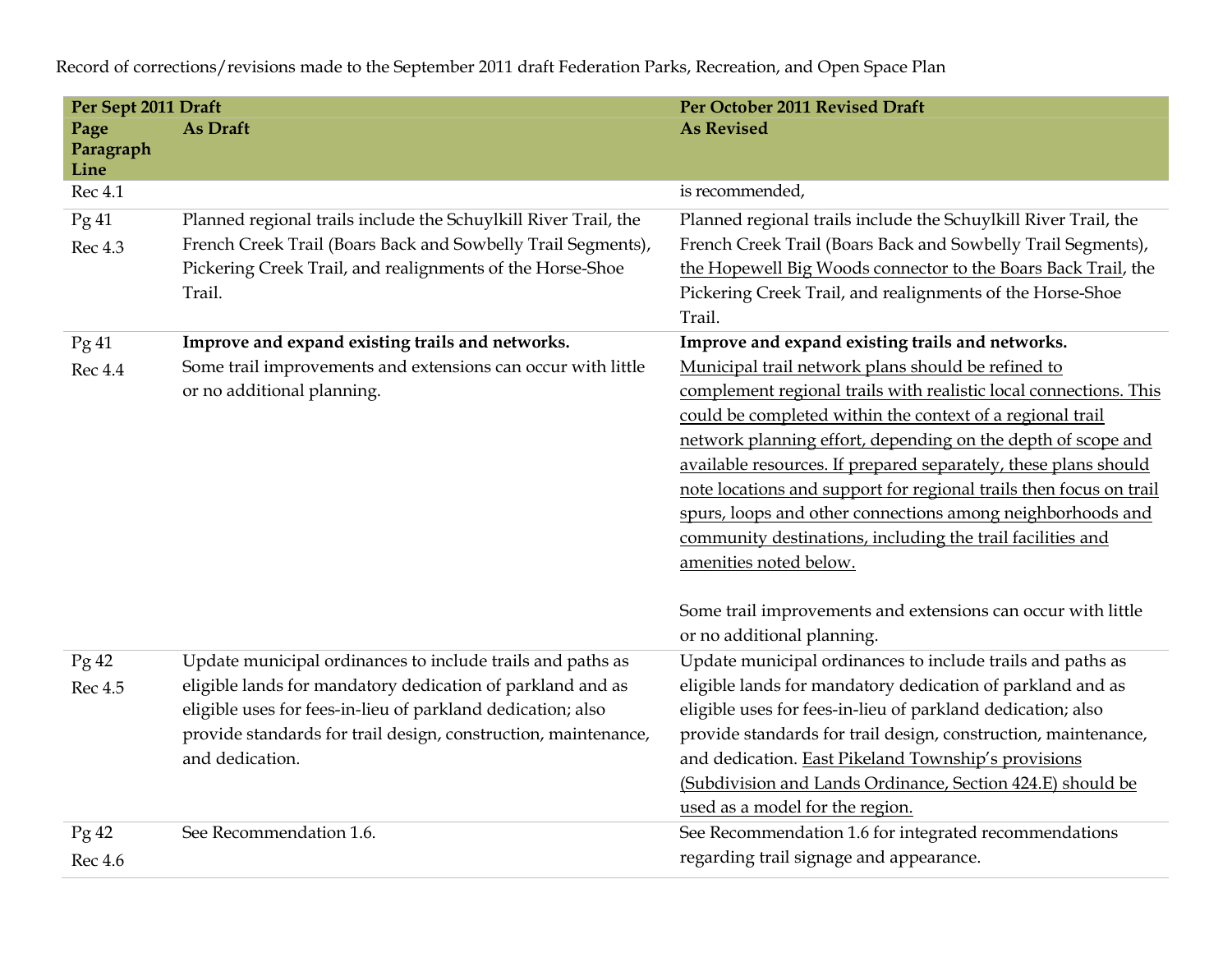**Per Sept 2011 Draft Per October 2011 Revised Draft Page Paragraph Line As Draft As As Revised As Revised As Revised As Revised As Revised As Revised As Revised As Revised As Revised As Revised As Revised As Revised As Revised As Revised As Revised As Revised As Revised As Revised As Revised** Pg 43 Rec 4.7 Direct non-permitted users, e.g., mountain bikers and ATV riders, to nearest available facilities. On trails with user restrictions, direct non-permitted users, which may include equestrians, mountain bikers and ATV riders, to nearest available facilities. Pg 44 Rec 5.3 This planning process convened sports leagues on two occasions to discuss facilities and participation. Continue this regional dialogue. This planning process convened sports leagues on two occasions to discuss facilities and participation. The Federation, or its implementation entity, should continue this regional dialogue. Pg 45 P 5 Northern Chester County is home to more than a dozen historic villages: Birchrunville, …Frick's Lochs, Northern Chester County is home to more than a dozen historic villages: Birchrunville, …Fricks Lochs, Pg 47 P 2  $L1$ Protecting the land from development through easements and acquisitions is already under way with 18,750 acres Protecting the land from development through easements and acquisitions is already under way with over 18,700 acres Pg 47 P 3  $L1$ Multi-partner conservation initiatives have begun to look at entire landscapes, prioritizing outreach and protection efforts and developing recreation and trail systems that bridge the invisible ownership boundaries. Multi-partner conservation initiatives have begun to look at entire landscapes, prioritizing outreach and protection efforts and developing recreation and trail systems <del>that bridge the</del> invisible ownership boundaries. Pg 47 P 4  $L1$ Furthermore, sustainable resource management, limited public access to these lands, Furthermore, sustainable resource management, limited public access to sensitive resource areas, Pg 48 Rec 6.1 Upon achievement, this goal of protecting an additional 13,375 acres would yield a total 32,125 protected acres or 56 percent of the region. This goal should be pursued using all available open space protection techniques as appropriate to the resource(s) proposed to be protected; landowner preference should also be considered. This goal represents protecting an additional 13,000 acres and would achieve protection for approximately half of the region. While few communities in Pennsylvania have protected more than 30 percent of their lands, there is such a wealth of natural and cultural resources and such strong support for public and private land protection efforts in this region that a goal of 30 percent protection seems insufficient. Indeed, there are few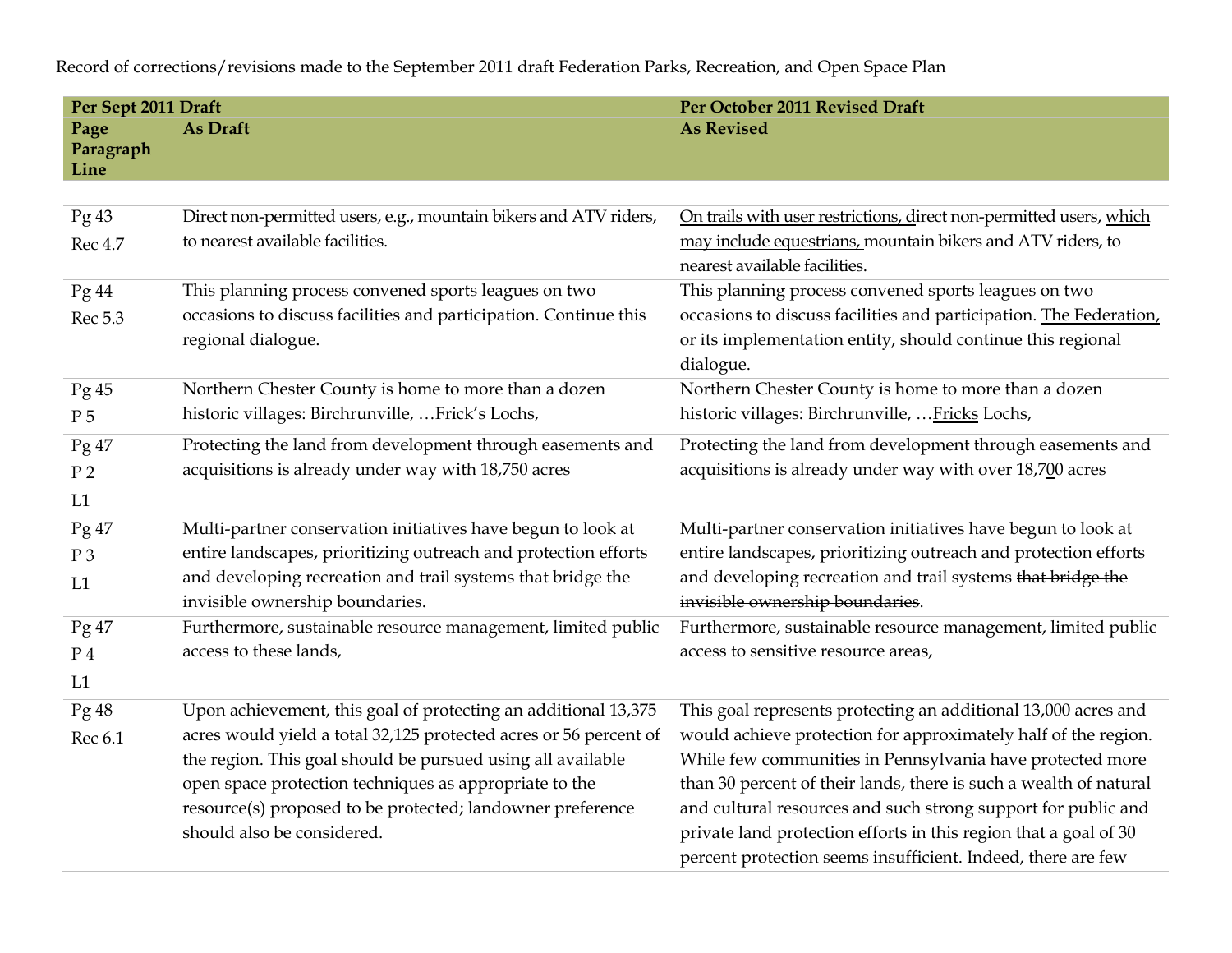| Per Sept 2011 Draft               |                                                                                                                                                                                                                      | Per October 2011 Revised Draft                                                                                                                                                                                                                                                                                                                                                                                                                                                                                                                                                                                                              |
|-----------------------------------|----------------------------------------------------------------------------------------------------------------------------------------------------------------------------------------------------------------------|---------------------------------------------------------------------------------------------------------------------------------------------------------------------------------------------------------------------------------------------------------------------------------------------------------------------------------------------------------------------------------------------------------------------------------------------------------------------------------------------------------------------------------------------------------------------------------------------------------------------------------------------|
| Page<br>Paragraph<br>Line         | As Draft                                                                                                                                                                                                             | <b>As Revised</b>                                                                                                                                                                                                                                                                                                                                                                                                                                                                                                                                                                                                                           |
|                                   |                                                                                                                                                                                                                      | large unprotected parcels in this region from which to make<br>significant strides toward the goal, thus protection of small,<br>preferably contiguous, acreages will play an important role.<br>The goal could be refined based on further analysis of<br>anticipated growth rates, growth management techniques, and<br>funding feasibility. However, given current support for open<br>space protection, the important message is continue open space<br>protection efforts in full, pursuing all available open space<br>protection techniques as appropriate to the resource(s)<br>proposed to be protected and landowner preferences. |
| Pg48<br>Rec 6.2                   | (** insert: The Land Preservation Committee)                                                                                                                                                                         | The Land Preservation Committee (LPC) of the French and<br>Pickering Creeks Conservation Trust fulfills several of these<br>parameters. If the LPC can accommodate the entire geography<br>of the region, which extends beyond the French and Pickering<br>Creeks watersheds, this existing committee should be<br>considered in lieu of forming a new one. Supplemental<br>resources, e.g. funding, volunteer time, or other, may be<br>needed but still more efficient than a separate effort.                                                                                                                                            |
| Pg48<br>Rec 6.2<br>L <sub>4</sub> | include one to two municipal representatives.                                                                                                                                                                        | include one to two appointed municipal representatives.                                                                                                                                                                                                                                                                                                                                                                                                                                                                                                                                                                                     |
| Pg49<br>Rec 6.4                   | Regularly publish the acreage of protected open space and the<br>goal. This information could be maintained on a region-wide<br>Web site, and/or published through periodic Federation and<br>municipal newsletters. | Annually publish the goal, the acreage of protected open space,<br>and if available, past trends. This information could be posted<br>online and/or published through periodic Federation and<br>municipal newsletters.                                                                                                                                                                                                                                                                                                                                                                                                                     |
| Pg49<br>Rec 6.6                   | Where adjacent lands are suitable for active recreation<br>facilities, parks located in the Livable Communities Landscape<br>should be expanded by the acquisition of adjacent parcels, as                           | Where adjacent lands are suitable for active recreation<br>facilities, parks located in the Neighborhoods Service Zone<br>should be expanded by the acquisition of adjacent parcels, as                                                                                                                                                                                                                                                                                                                                                                                                                                                     |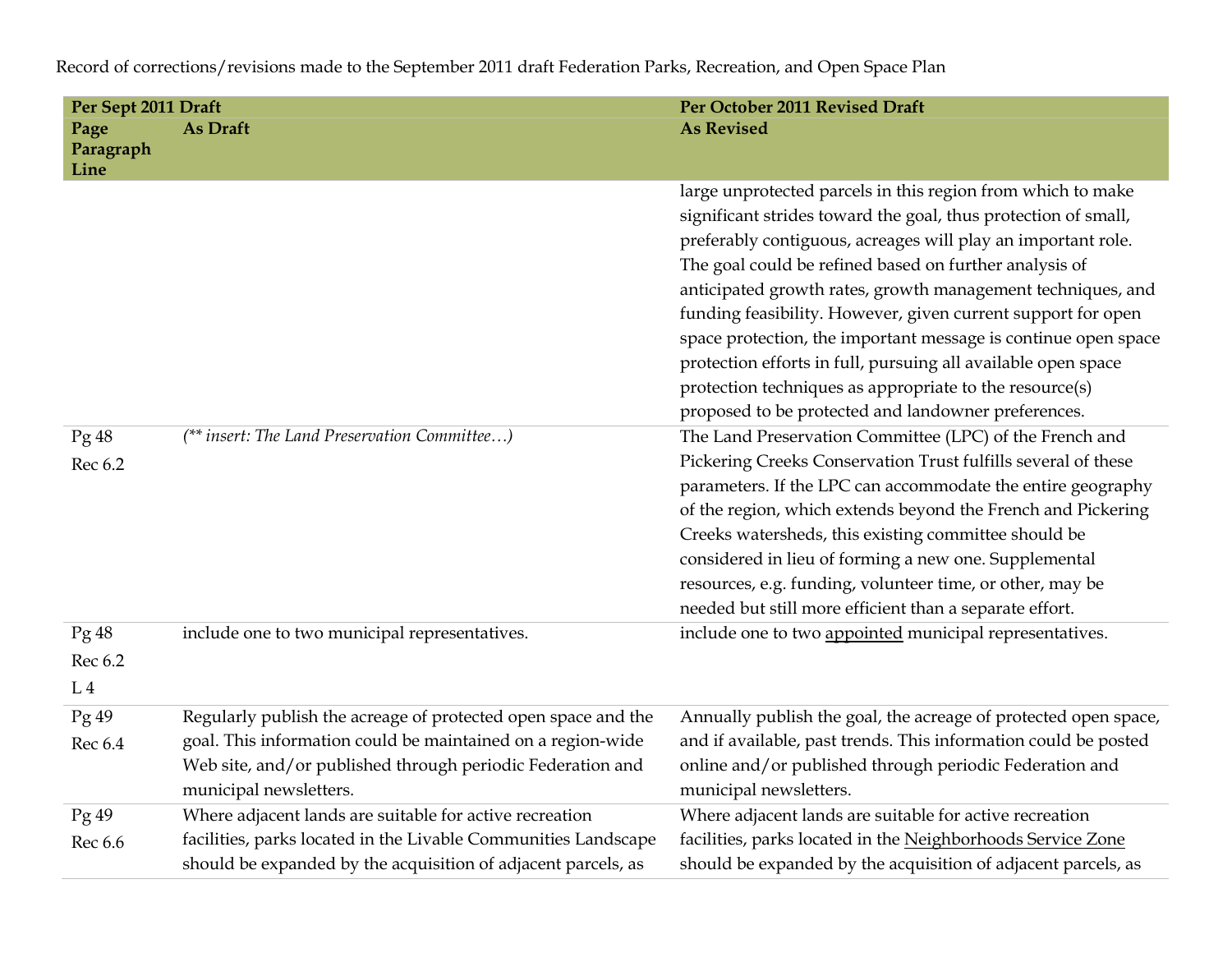**Per Sept 2011 Draft Per October 2011 Revised Draft Page Paragraph Line As Draft As As Revised As Revised As Revised As Revised As Revised As Revised As Revised As Revised As Revised As Revised As Revised As Revised As Revised As Revised As Revised As Revised As Revised As Revised As Revised** opportunities arise. Similar expansions should be explored for passive recreation areas, if land is available and passive recreation needs are unmet. opportunities arise. Similar expansions should be explored for passive recreation areas. Pg 50 Strategy 7 Open space protection is most effective when it focuses on landscapes—contiguous parcels—that encompass natural communities or define local character. The Schuylkill Riverfront and the Scenic, Rural Interior, including HopewellBig Woods, the Great Marsh, the French Creek Corridor, and the Pickering Creek Corridor, should be protected. Protection across such large areas should include techniques appropriate to the resource or resources proposed for protection. Open space protection is most effective when it focuses on clustered or contiguous parcels that encompass natural communities or define local character. The Schuylkill Riverfront and the Scenic Rural Interior, including HopewellBig Woods, the Great Marsh, the French Creek Corridor, and the Pickering Creek Corridor, are significant and defininglandscapes that should be protected. Protection across such large areas should apply acquisition of parcels in-fee or easements appropriate to the resource or resources proposed for protection. Pg 50 Rec 7.1 Though an ambitious goal, the region should protect all of the Schuylkill Riverfront from development and provide as much public access to the river as possible. Though an ambitious goal, the region should in some form protect all of the Schuylkill Riverfront from development and provide as much public access to the river as possible. Pg 50 Rec 7.2 • Expand and infill protection clusters. • Consider acquisition (or easement) to manage sensitive sites… **Consider acquisition (or easement) of private, non-profit**  •**recreation lands, as opportunities arise.** These properties already have some recreational facilities that would complement those currently available in the region, if available to the public. If such lands become available for purchase or easement, consideration should be given to the site location, natural and cultural resources, facility inventory and facility conditions, and facility opportunities, e.g., trails, prior to a purchase/easement decision.  $\bullet$  Expand and fill the unprotected gaps in clusters of protected open space (known in Chester County as outfill).  $\bullet$  Consider acquisition of parcels in-fee or easement to manage sensitive sites… • **Consider acquisition of private, non-profit recreation lands, as opportunities arise.** The various private camps, campgrounds and sportsman's clubs have recreational facilities that would complement those currently availablein the region, if they were available to the public. If such lands become available for purchase (or easement), an evaluation of the site location, natural and cultural resources, facility inventory and conditions, and trails should inform a purchase/easement decision.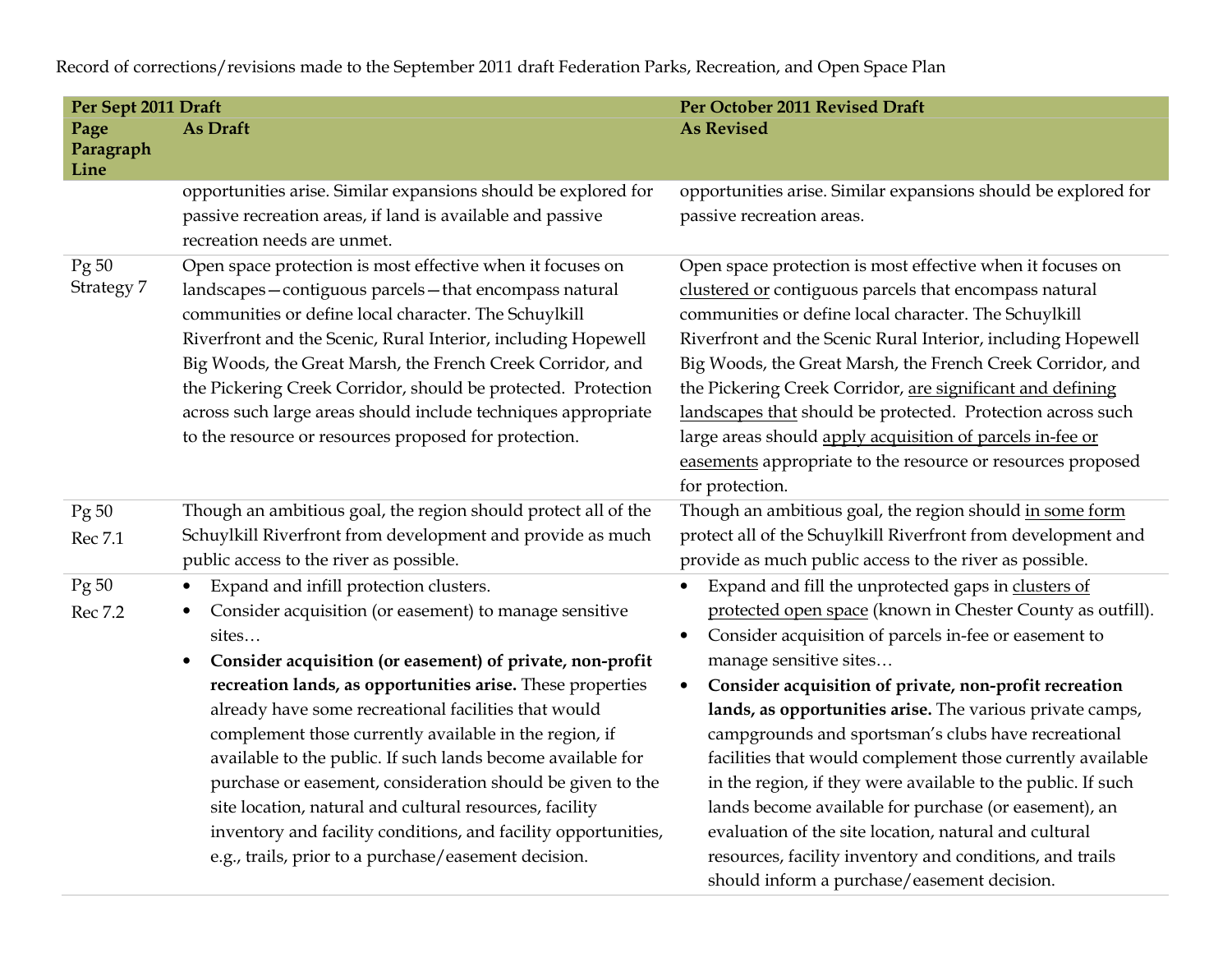| Per Sept 2011 Draft       |                                                                                                                                                                                                                                                                                                                                                                                                                                                                                                                                                                                                   | Per October 2011 Revised Draft                                                                                                                                                                                                                                                                                                                                                                                                                                                                                                                                                                                                                               |
|---------------------------|---------------------------------------------------------------------------------------------------------------------------------------------------------------------------------------------------------------------------------------------------------------------------------------------------------------------------------------------------------------------------------------------------------------------------------------------------------------------------------------------------------------------------------------------------------------------------------------------------|--------------------------------------------------------------------------------------------------------------------------------------------------------------------------------------------------------------------------------------------------------------------------------------------------------------------------------------------------------------------------------------------------------------------------------------------------------------------------------------------------------------------------------------------------------------------------------------------------------------------------------------------------------------|
| Page<br>Paragraph<br>Line | As Draft                                                                                                                                                                                                                                                                                                                                                                                                                                                                                                                                                                                          | <b>As Revised</b>                                                                                                                                                                                                                                                                                                                                                                                                                                                                                                                                                                                                                                            |
| Pg 50<br>Rec 7.2          | Investigate the Pennsylvania Byway Program to<br>$\bullet$<br>determine if there are roadways within the region that are<br>worthy of state designation and special local management.<br>If so, nominate the roadway, or portion thereof, to<br>PennDOT for consideration to the program.                                                                                                                                                                                                                                                                                                         | (Moved to Recommendation 7.4 regarding interpretation)                                                                                                                                                                                                                                                                                                                                                                                                                                                                                                                                                                                                       |
| Pg 51<br>P <sub>1</sub>   | Currently, Ellis Woods Park provides the only publicly<br>accessible land along Pigeon Creek.                                                                                                                                                                                                                                                                                                                                                                                                                                                                                                     | Currently, Ellis Woods Park provides the only publicly<br>accessible land along Pigeon Creek; a future park is proposed<br>at Wineberry Estates.                                                                                                                                                                                                                                                                                                                                                                                                                                                                                                             |
| Pg 51<br>Rec 7.5          | Continue to meet with landowners who own large parcels<br>$\bullet$<br>(50 or more acres) or otherwise strategic parcels (of any<br>size) to make them aware                                                                                                                                                                                                                                                                                                                                                                                                                                      | Continue to meet with landowners to make them<br>$\bullet$<br>aware of various open space protection techniques (full<br>or partial parcel protection; acquisition or easement;<br>paid or donated; near term action or future bequest;<br>etc.) and their unique benefits. Compile and coordinate<br>educational information with local private and<br>municipal land trusts in response to their interests and<br>concerns. Prioritize outreach to landowners of 1)<br>parcels 40 acres or more in size; 2) land enrolled in the<br>Clean and Green program that is not already protected<br>by easement; and 3) parcels contiguous to protected<br>lands. |
| Pg 54<br>Strategy 9       | The municipal role in public recreation can be to motivate<br>people to engage in basic recreation activities for life-long<br>health and wellness. Recognize that self-directed recreation<br>will be the most important form of recreation here - people just<br>need to know what, how, and where to do things. Continue<br>with township newsletters as a primary vehicle. Expand into<br>social media and use of the Internet (preferably a single site for<br>the region). Consider an idea like "RECquest" (based upon the<br>notion of Mapquest) where people go online to get info about | Increasing participation in recreational activities is key to the<br>public's life-long health and wellness. Participation starts with<br>awareness of "what to do and where to do it" for both<br>scheduled and self-directed recreation activities, and may<br>include activities offered by both public and private providers.<br>Such information should be timely, accurate and accessible in<br>multiple formats to promote participation across the<br>community.                                                                                                                                                                                     |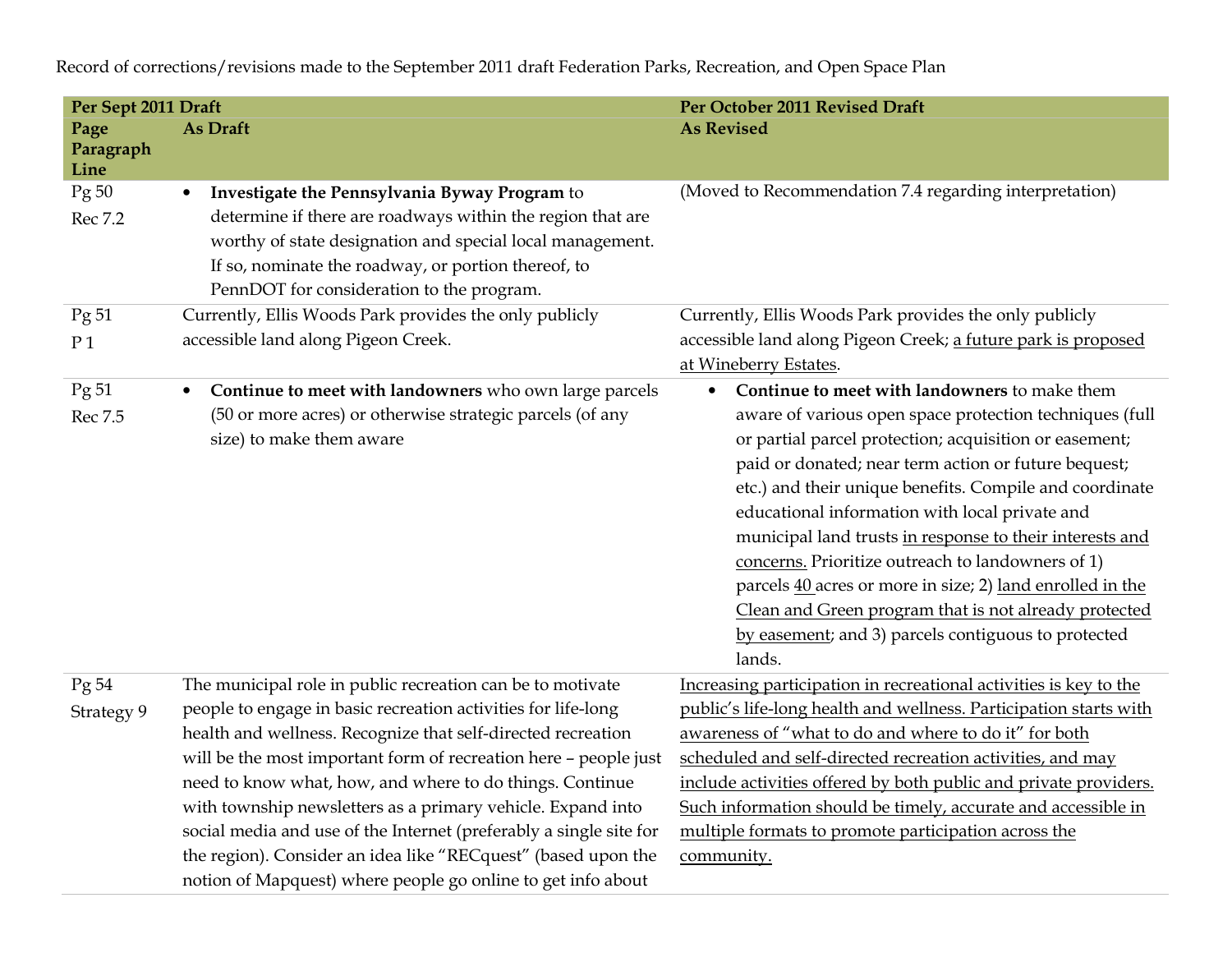**Per Sept 2011 Draft Per October 2011 Revised Draft Page Paragraph Line As Draft As As Revised As Revised As Revised As Revised As Revised As Revised As Revised As Revised As Revised As Revised As Revised As Revised As Revised As Revised As Revised As Revised As Revised As Revised As Revised** recreation opportunities. The key is designating a lead organization (ideally a single position) to be responsible forposting current information. Pg 59 P 3  $L<sub>1</sub>$ While the Federation has developed numerous plans in its well-respected history, this Parks, Recreation, and Open SpacePlan represents a different level of effort. This plan focuses heavily on recommendations require a high degree of activity, organization, and management. This Parks, Recreation, and Open Space Plan focuses heavily on recommendations require a high degree of activity, organization, and management. Pg 59 P 5  $L.1$ Municipal collaboration in Chester County has always been undertaken informally as a "gentlemen's agreement." The reluctance to formalize multi-municipal relationships is rooted in Pennsylvania's form of government, which vests the highest level of power and decision-making at the municipal level. A major message of the planning process for this plan is the focus on implementation. Those involved expressed their desire that this plan not be just another document to sit on a shelf upon completion and yet implementing this plan solely with volunteers does not appear to be possible. Those willing to step up and do the actual work are few in number, and in many cases are the same individuals involved in multiple efforts—allimposing great demands on their time without compensation. (*Deleted*) Pg 62 \*\* New insert – this recommendation was inserted in recognition of the strong orientation of East Pikeland, West Pikeland, and West Vincent residents to service providers outside the region. Further review and refinement and text placement are pending. (*Insert note removed*.) Pg 62 Rec 10.2 Sustaining these social patterns while expanding sports facilities and program fro all ages will increase recreational Sustaining these social patterns while expanding sports facilities and program for all ages will increase recreational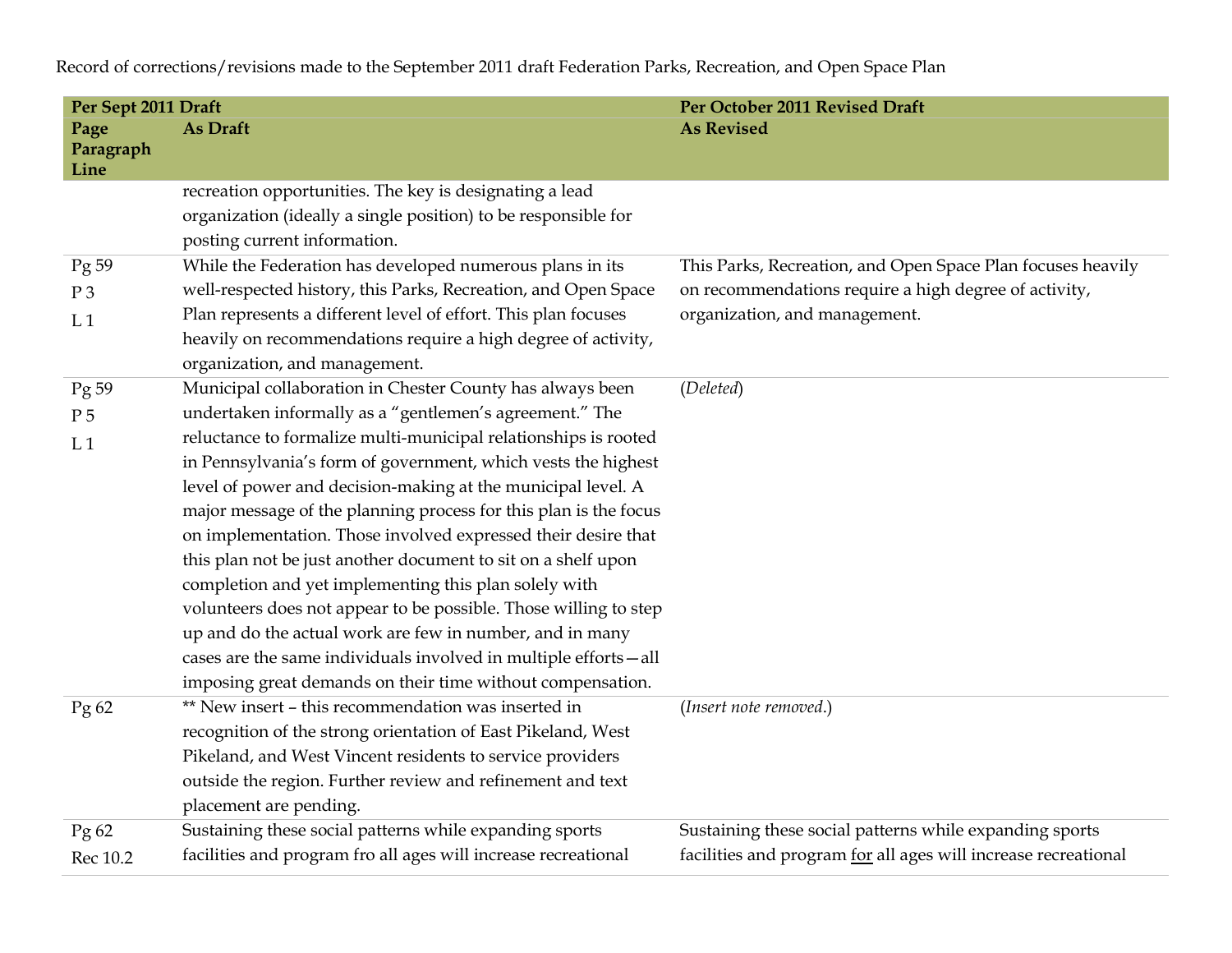**Per Sept 2011 Draft Per October 2011 Revised Draft Page Paragraph Line As Draft As As Revised As Revised As Revised As Revised As Revised As Revised As Revised As Revised As Revised As Revised As Revised As Revised As Revised As Revised As Revised As Revised As Revised As Revised As Revised** P 3 L 5 activity and foster active, healthy lifestyles.  $\qquad \qquad$  activity and foster active, healthy lifestyles. Pg 63 P 1  $L<sub>3</sub>$ Facilities would be configured to serve people where that want to play thereby enhancing a sense of community Facilities would be configured to serve people where they want to play thereby enhancing a sense of community. Pg 66 Rec 11.2 Work toward increasing the municipal operating budgets for parks and recreation to be more in line with the \$28.78 per capita average annual investment by municipalities in Pennsylvania. Increase budgets over time as additional facilities and services are provided. Work toward aligning the municipal operating budgets for parks and recreation with the \$28.78 per capita annual average of Pennsylvania municipalities. Expand budgets over time as additional facilities and services are provided. Pg 66 Rec 11.3 As small rural communities with limited staff, workload and cost tracking of park maintenance tasks are not performed. As small rural communities with limited staff, workload and cost tracking of park maintenance tasks are not alwaysperformed. Pg 67 Rec 11.4 Use a Maintenance Impact Statement to evaluate future operating costs when planning capital improvements. Consider a Maintenance Impact Statement to evaluate future operating costs when planning capital improvements. Pg 68 Rec 11.5 Recommendation 11.5 Municipal Capital Improvement Program – Every municipality should have a five- to seven-year capital improvement program for parks, recreation, and trails. Recommendation 11.4M<del>unicipal Capital Improvement Program – E</del>very municipality should consider having a five- to seven-year capital improvement program for parks, recreation, and trails. Pg 68 Rec 11.4 Recommendation 11.4 This is especially important in Northern Chester County where some municipalities shoulder the burden of providing recreation facilities while others do not provide them at all. Recommendation 11.5 This is especially important in Northern Chester County where some municipalities provide multiple parks and recreation facilities and others provide few to date. Pg 69 Rec 12.1 Therefore, even families without children at the current timewill benefit from educational experiences. Therefore, families with or without children will benefit from educational experiences. Pg 73 P 1 We now must maintain that momentum as we shift to the exciting work of implementation. We now must maintain that momentum as we implement our plan.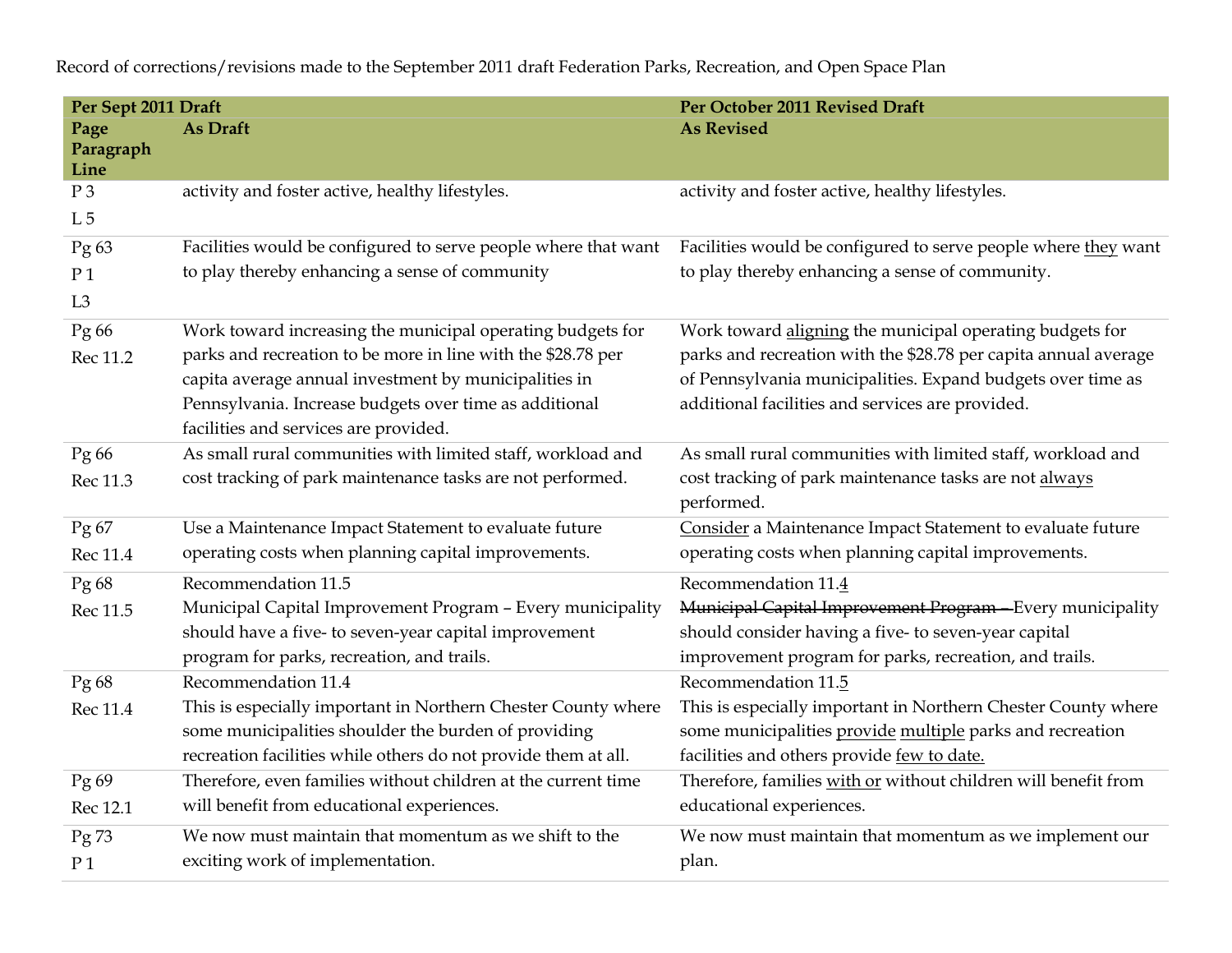| Per Sept 2011 Draft       |                                                                  | Per October 2011 Revised Draft                                   |
|---------------------------|------------------------------------------------------------------|------------------------------------------------------------------|
| Page<br>Paragraph<br>Line | As Draft                                                         | <b>As Revised</b>                                                |
| L <sub>5</sub>            |                                                                  |                                                                  |
| Pg 73                     | Tackling these actions individually over the next 10 years will  | (Deleted)                                                        |
| $P_3$                     | likely only sustain parks, recreation, and open space at current |                                                                  |
| L <sub>5</sub>            | levels.                                                          |                                                                  |
| Appendix                  |                                                                  |                                                                  |
| App 1                     | East Coventry had the highest population density at 1.2          | East Pikeland had the highest population density at 1.2 persons  |
| $PgA1-3$                  | persons per acre.                                                | per acre.                                                        |
| App 1                     | <b>Urbanized Area</b> , Acres                                    | <b>Urbanized Area, Acres</b>                                     |
| $PgA1-3$                  | East Coventry 6,982                                              | East Coventry 6,912                                              |
| Table A1.3                |                                                                  |                                                                  |
| App 1                     | <b>Population Forecast</b>                                       | (Revision for clarity)                                           |
| Pg A1-11                  | Multiple population forecasts suggest continued growth           | <b>Population Forecast</b>                                       |
|                           | through 2030 for the Region, though growth rates vary by         | Multiple population forecasts suggest continued growth           |
|                           | source. The 2010 Owen J. Roberts School District census data     | through 2030 for the Region, though growth rates vary by         |
|                           | indicate that the populations in municipalities of this district | source. Forecasts presented in municipal planning documents      |
|                           | are already higher than previously forecasted for 2010 in        | and those prepared by the Delaware Valley Regional Planning      |
|                           | municipal planning documents and by the Delaware Valley          | Commission (DVRPC) were reviewed. Both forecasts were            |
|                           | Regional Planning Commission. Using the more conservative        | considered "too high" by several municipalities.                 |
|                           | DVRPC population forecasts for 2020 and 2030, the resident       | The 2010 Owen J. Roberts School District reported 2010           |
|                           | population in the Region could reach 45,000 within a few years   | municipal populations higher than the municipal and DVRPC        |
|                           | and exceed 50,000 within 20 years.                               | forecasts for 2010, thus these figures did not provide a lower   |
|                           | In further support of regional growth, the Owen J. Roberts       | base population from which to forecast growth. However, the      |
|                           | School District projects an enrollment increase of 302 students, | School District projected a 6 percent, 302-student enrollment by |
|                           | or 6 percent, by the 2020-2021 school year, largely due to the   | the 2020-2021 school year, largely due to the construction of 23 |
|                           | construction of 23 residential development projects totaling     | residential development projects totaling 1,718 units,           |
|                           | 1,718 units. The recently-released 2010 decennial census data    | supporting growth forecasts with actual and proposed             |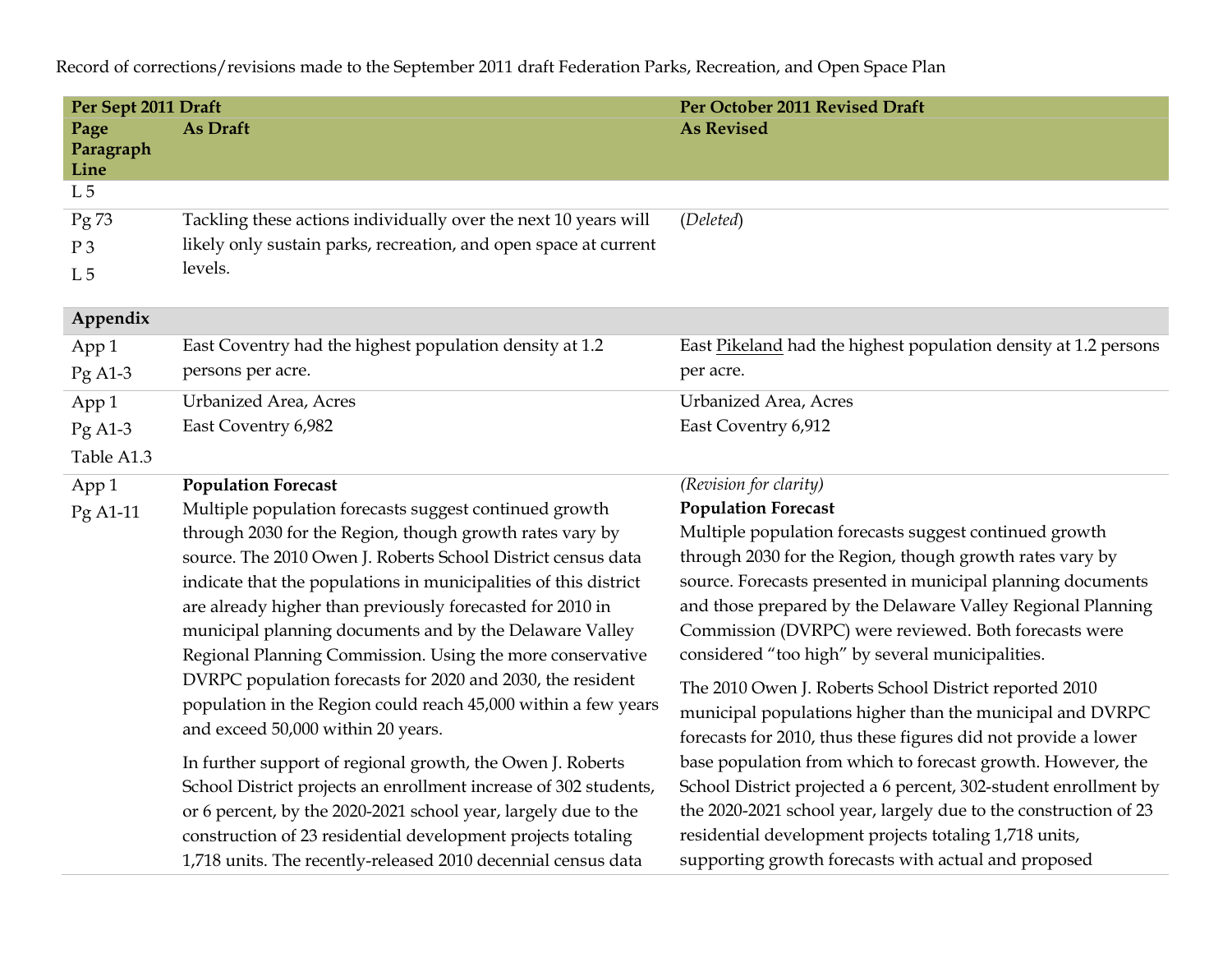| Per Sept 2011 Draft     |                                                                                                                                                                                                                                                                                                                                                                                           | Per October 2011 Revised Draft                                                                                                                                                                                                                                                                                                                                                                                                                                                      |
|-------------------------|-------------------------------------------------------------------------------------------------------------------------------------------------------------------------------------------------------------------------------------------------------------------------------------------------------------------------------------------------------------------------------------------|-------------------------------------------------------------------------------------------------------------------------------------------------------------------------------------------------------------------------------------------------------------------------------------------------------------------------------------------------------------------------------------------------------------------------------------------------------------------------------------|
| Page                    | As Draft                                                                                                                                                                                                                                                                                                                                                                                  | <b>As Revised</b>                                                                                                                                                                                                                                                                                                                                                                                                                                                                   |
| Paragraph<br>Line       |                                                                                                                                                                                                                                                                                                                                                                                           |                                                                                                                                                                                                                                                                                                                                                                                                                                                                                     |
|                         | indicate a regional population of 43,907 - 985 less than the                                                                                                                                                                                                                                                                                                                              | development activity.                                                                                                                                                                                                                                                                                                                                                                                                                                                               |
|                         | 44,892 tabulated from the Owen J. Roberts School District<br>census and DVRPC projections for East Pikeland and West<br>Pikeland. Applying the slowing growth rates of 10.5 percent<br>for 2010-2020, and 8.0 percent for 2020-2030 to the 43,907 used<br>by DVRPC, the regional population could still surpass 50,000<br>by 2030, as shown in A1.11, Population Forecast, 2020 and 2030. | Using the more conservative DVRPC municipal population<br>forecasts for 2020 and 2030, the resident population in the<br>Region could reach 45,000 within a few years and exceed<br>53,000 within 20 years, as shown in A1.11, Population Forecast,<br>2020 and 2030. Applying slower growth rates of 10.5 percent for<br>2010-2020 and 8.0 percent for 2020-2030 for the region as<br>derived from DVRPC forecasts, the regional population could<br>still surpass 50,000 by 2030. |
| App 1<br>Pg A1-12       | Map 1, 2007 Land Use, illustrates land use data as classified by<br>the Chester County Assessment Office. Table A1.12, Land Use<br>Distribution, 2007 presents                                                                                                                                                                                                                            | Map 1, 2007 Land Use, illustrates land use data as classified by<br>the Chester County Assessment Office. This data was used to<br>provide a general characterization of land use and land cover<br>patterns with knowledge of its parcel-specific accuracy.<br>Table A1.12, Land Use Distribution, 2007 presents                                                                                                                                                                   |
| App 1                   | French Creek Elementary School - Warwick                                                                                                                                                                                                                                                                                                                                                  | French Creek Elementary School - East Nantmeal                                                                                                                                                                                                                                                                                                                                                                                                                                      |
| Pg A1-16                |                                                                                                                                                                                                                                                                                                                                                                                           |                                                                                                                                                                                                                                                                                                                                                                                                                                                                                     |
| (also App 2<br>Pg 2-12) |                                                                                                                                                                                                                                                                                                                                                                                           |                                                                                                                                                                                                                                                                                                                                                                                                                                                                                     |
| App 1                   | Students living in East Pikeland attend the Downingtown Area                                                                                                                                                                                                                                                                                                                              | Students living in West Pikeland attend the Downingtown                                                                                                                                                                                                                                                                                                                                                                                                                             |
| Pg A1-17                | School District.                                                                                                                                                                                                                                                                                                                                                                          | Area School District.                                                                                                                                                                                                                                                                                                                                                                                                                                                               |
| App 2                   | Ice hunting is quite popular in season                                                                                                                                                                                                                                                                                                                                                    | Hunting is quite popular in season                                                                                                                                                                                                                                                                                                                                                                                                                                                  |
| Pg A2-3                 |                                                                                                                                                                                                                                                                                                                                                                                           |                                                                                                                                                                                                                                                                                                                                                                                                                                                                                     |
| App 2<br>Pg A2-4        | The 2,909 acres of Pennsylvania Game Lands 43                                                                                                                                                                                                                                                                                                                                             | The 2,309 acres of Pennsylvania Game Lands 43                                                                                                                                                                                                                                                                                                                                                                                                                                       |
| App 2                   | Ellis Woods Park  The site offers trails through grass and                                                                                                                                                                                                                                                                                                                                | Ellis Woods Park  The site offers a walking path (loop) and                                                                                                                                                                                                                                                                                                                                                                                                                         |
| P A2-6                  | wooded areas, as well as a playground, picnic area, and<br>parking lot.                                                                                                                                                                                                                                                                                                                   | a nature trail through wooded areas, as well as a playground,<br>picnic area, and parking lot.                                                                                                                                                                                                                                                                                                                                                                                      |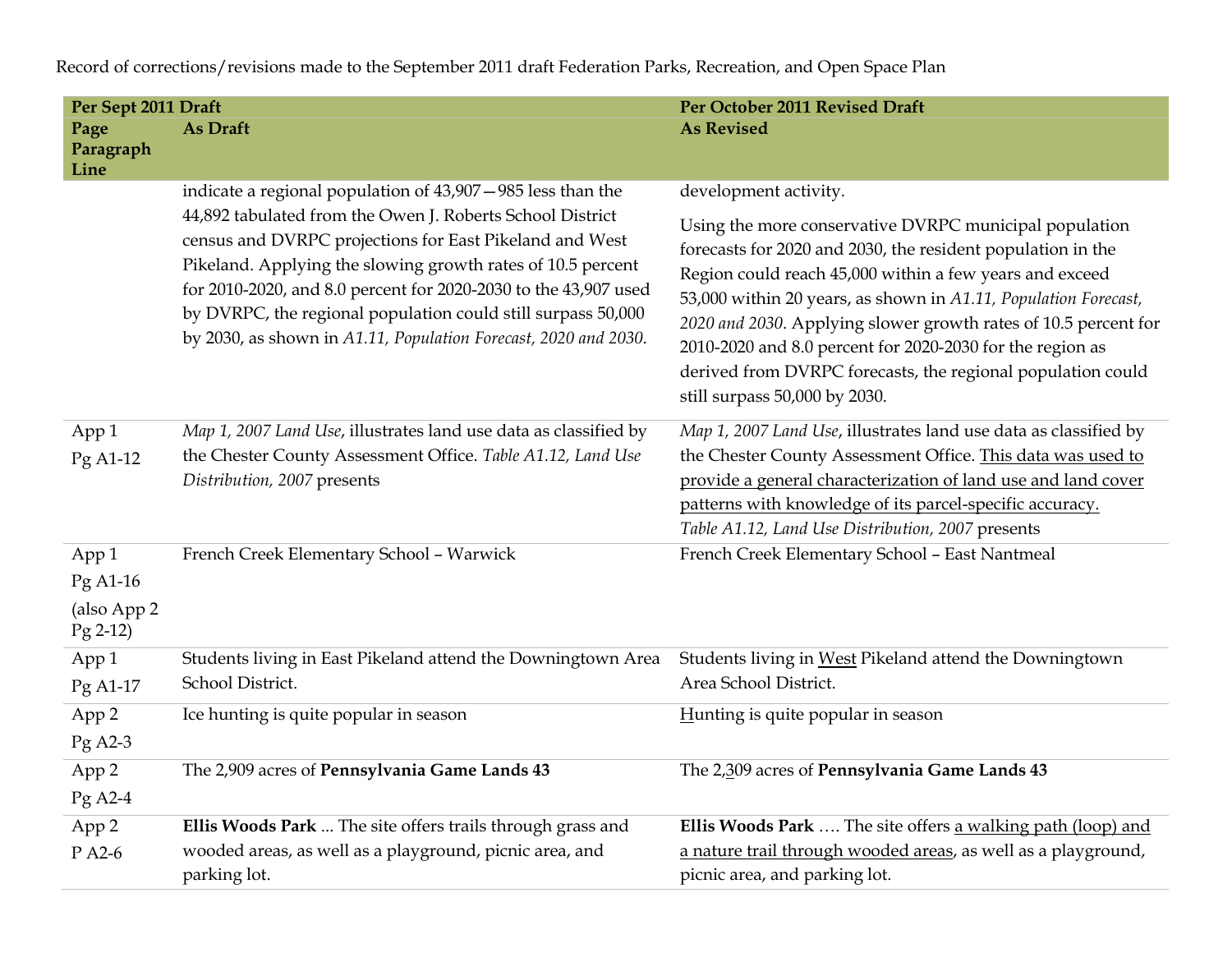**Per Sept 2011 Draft Per Sept 2011 Revised Draft Page Paragraph Line As Draft As As Revised As Revised As Revised As Revised As Revised As Revised As Revised As Revised As Revised As Revised As Revised As Revised As Revised As Revised As Revised As Revised As Revised As Revised As Revised Towpath Park** is a 7.5-acre park between Route 724 and the Schuylkill River in East Coventry Township. The park offers a multipurpose field, a volleyball court, boat launch, , and playground … **Towpath Park** is a 7.5-acre park between Route 724 and the Schuylkill River in East Coventry Township. The park offers a multipurpose field, a volleyball court (net available upon request), a pond, boat launch, , and children's play areaApp 2 Pg A2-11 The **East Coventry Elementary School** …, and a playground. The **East Coventry Elementary School** …, and twoplaygrounds. App 2 Pg A2-11 Table Pennhurst Tract, 79. 5 (acres) Pennhurst Tracts A and B, 94.5 (acres) App 2 Pg A2-11 P 1  $L<sub>3</sub>$ Pennhurst Tract B is a 22-acre tract of relatively flat land Pennhurst Tract B is a 15.4-acre tract of relatively flat land App 2 Pg A2-18 Elverson Road and Gun Club, South Coventry Elverson Road and Gun Club, Warwick(*also in text, Pg 2-19*) App 3 Table A3.1 Ellis Woods Park, Exercise Trail/Stations, 0 Ellis Woods Park, Exercise Trail/Stations, 1 App 3 Table A3.2 Ellis Woods Park, Exercise, 0 Ellis Woods Park, Exercise, 1-2 App 3 Pg A3-3  $\bullet$  The fitness trail with exercise stations at Community Park on the Ridge is the only facility specifically designed for fitness exercise. The former horseracing track at Pine Creek Park is also suitable for distance walking. Paths and trails in other parks are listed under passive recreation facilities. • The fitness trail with exercise stations at Community Park on the Ridge and walking loop at Ellis Woods Park are the only facility specifically designed for fitness exercise. The former horseracing track at Pine Creek Park is also suitable for distance walking. Paths and trails in other parks are listed under passive recreation facilities.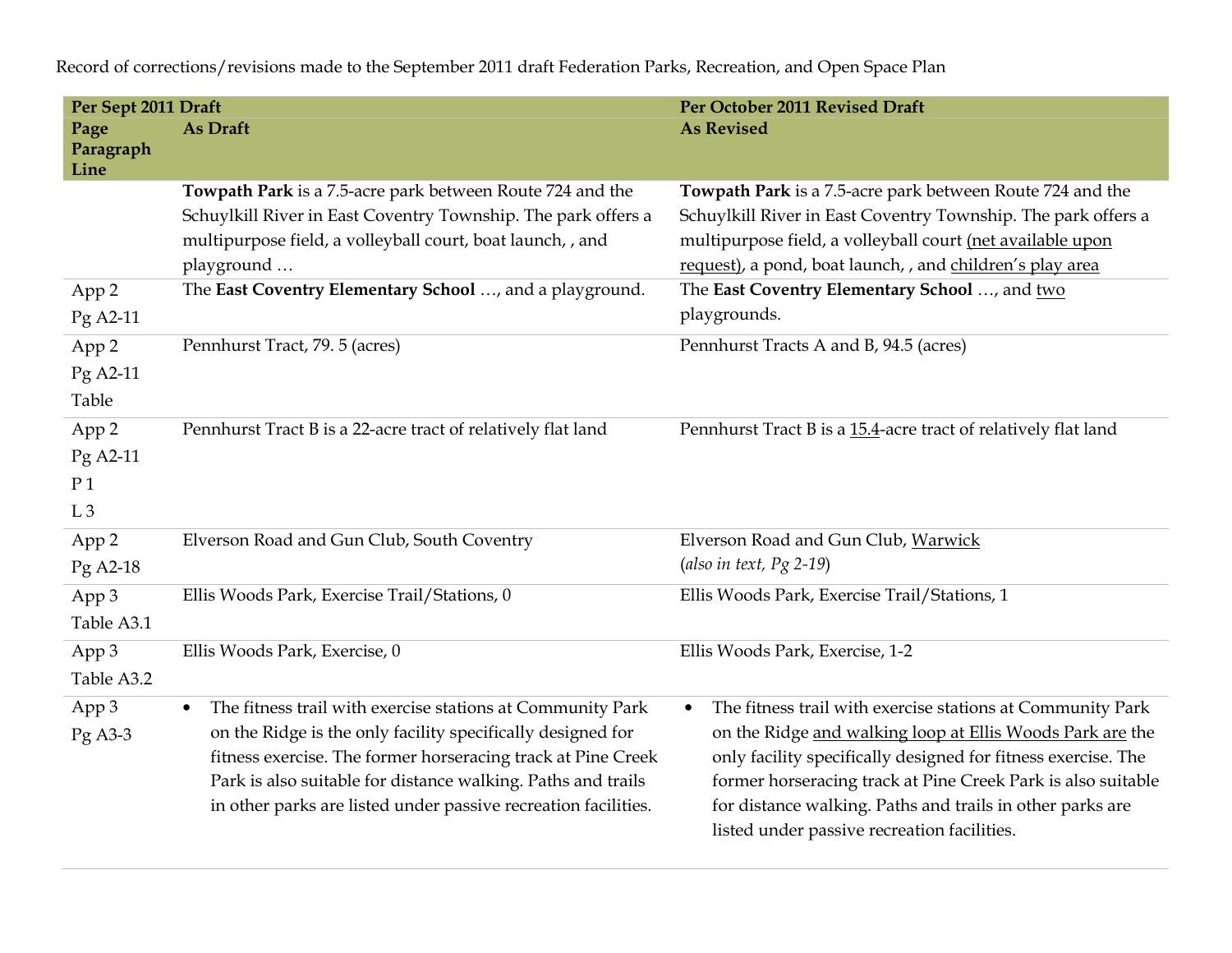**Per Sept 2011 Draft Per October 2011 Revised Draft Page Paragraph Line As Draft As As Revised As Revised As Revised As Revised As Revised As Revised As Revised As Revised As Revised As Revised As Revised As Revised As Revised As Revised As Revised As Revised As Revised As Revised As Revised** App 3 Pg A3-4 Table A3.3 Towpath Park, Manmade Water Feature, 0 Towpath Park, Manmade Water Feature, 1 *(Total updated to 59 in table and text on Pg A3-3.)*  App 3 Pg A3-5 Bullet 1 • All except Kimberton Community Park, Riverside Park, and Andrew Evans Park have natural or naturalized landscapes (woods, meadows, wetlands) within the park; only River Bend Park has a signed nature study area. • All except Kimberton Community Park, Riverside Park, and Andrew Evans Park have natural or naturalized landscapes (woods, meadows, wetlands) within the park; Towpath Park's pond is manmade but has a naturalized appearance. • Only River Bend Park has a signed nature study area. App 3 Pg A3-9 Towpath Park is primarily a park for passive recreation along the Schuylkill River. The park offers an informal grass field and playground in the sun, abundant shade under the riparian forest canopy, a fishing pier and boat launch, and varied facilities for social activities, including benches, a picnicpavilion, grills, etc. Strengths of Towpath Park include its riverside location and access, interpreted canal history, and internal walking trail, meeting recreational interests in natural resources, history, and physical activity at one site. The park falls short on ADA accessibility to its varied facilities. Opportunities for park improvement include universal accessto all facilities; accessible play equipment; the addition of a trailhead, signage, and bike rack to the Schuylkill River Trail (upon its construction); and additional pavilions. Towpath Park … an informal grass field and a small children's play area in the sun, …, a small pond and varied facilities for social activities, including benches, a picnic pavilion, grills, etc. … Opportunities for park improvement include universal access to all facilities; accessible play equipment to replace the concrete animals in sand; the addition of a trailhead, signage, and bike rack to the Schuylkill River Trail (upon its construction); and additional pavilions. App 3 Pg A3-10 Ellis Woods Park has been master-planned and partially developed. To date, a playground has been installed adjacent to the municipal building, the municipal parking lot expanded, and a paved trail to the woods installed. The wooded portion at the rear of the site along Pigeon Creek will remain in a Ellis Woods Park has been master-planned and partially developed. To date, a playground has been installed adjacent to the municipal building, the municipal parking lot expanded, and an improved (cindered) loop walking path installed in the large grassed area between the parking lot and the woods. The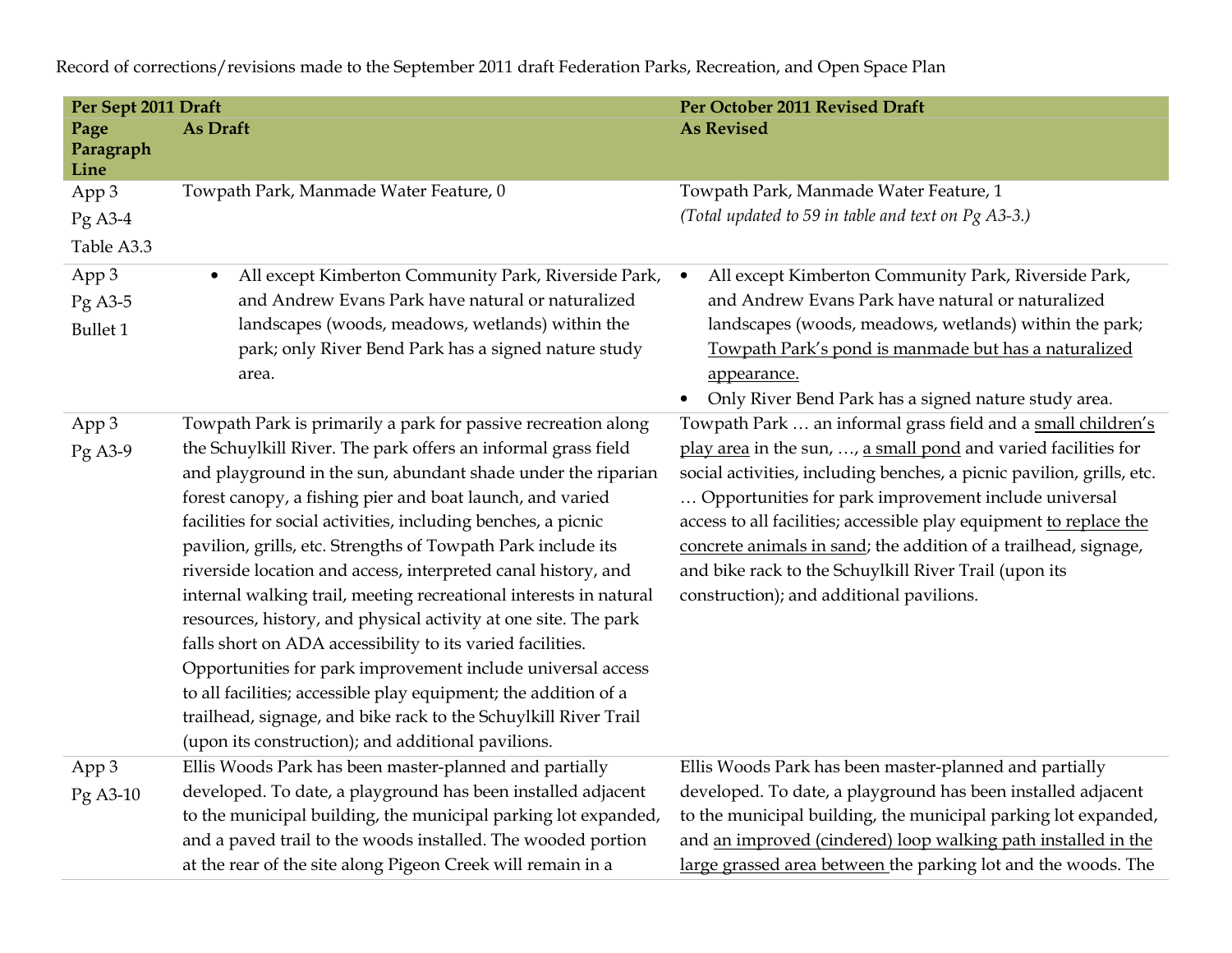| Per Sept 2011 Draft       |                                                                                                                                                                                                                                                                                                                                                                                                                                                                                                                                                                                                                                                              | Per October 2011 Revised Draft                                                                                                                                                                                                                                                                                                                                                                                                                                                                                                                                                                                                                                                                                                                                    |
|---------------------------|--------------------------------------------------------------------------------------------------------------------------------------------------------------------------------------------------------------------------------------------------------------------------------------------------------------------------------------------------------------------------------------------------------------------------------------------------------------------------------------------------------------------------------------------------------------------------------------------------------------------------------------------------------------|-------------------------------------------------------------------------------------------------------------------------------------------------------------------------------------------------------------------------------------------------------------------------------------------------------------------------------------------------------------------------------------------------------------------------------------------------------------------------------------------------------------------------------------------------------------------------------------------------------------------------------------------------------------------------------------------------------------------------------------------------------------------|
| Page<br>Paragraph<br>Line | As Draft                                                                                                                                                                                                                                                                                                                                                                                                                                                                                                                                                                                                                                                     | <b>As Revised</b>                                                                                                                                                                                                                                                                                                                                                                                                                                                                                                                                                                                                                                                                                                                                                 |
|                           | natural condition. The large grass areas between the<br>playground and the woods have not been developed with any<br>facilities or interpretation. The park's visibility and "curb<br>appeal" are relatively low given its remote location and limited<br>facilities. Opportunities for enhancement include more<br>activities in the front, grassed portion of the park, which could<br>range from facilities for active recreation to naturalized<br>meadows; potential expansion of this narrow site to<br>accommodate additional facilities and extended trails; and<br>seating, pavilion(s), and trees/plantings to support social use<br>of the space. | wooded portion at the rear of the site along Pigeon Creek will<br>remain in a natural condition. The large grass areas between<br>the playground and the woods have not been developed with<br>any facilities or interpretation. The park's visibility and "curb<br>appeal" are relatively low given its remote location and limited<br>view of activities from the road. Opportunities for<br>enhancement include more activities in the grass area<br>surrounding and inside the walking loop, which could range<br>from exercise stations to naturalized meadows; seating,<br>pavilion(s), and trees/plantings to support social use of the<br>space; and potential expansion of this narrow site to<br>accommodate additional facilities and extended trails. |
| App 4<br>Pg A4-14         | (The Schuylkill River Trail)  It travels southeast into East<br>Coventry Township through the Heyser Tract and Towpath<br>Park, then on to the village of Frick's Locks.                                                                                                                                                                                                                                                                                                                                                                                                                                                                                     | It travels southeast into East Coventry Township through the<br>Heyser Tract and Towpath Park, then on to the village of Fricks<br>Locks.                                                                                                                                                                                                                                                                                                                                                                                                                                                                                                                                                                                                                         |
| App 4<br>Pg A4-18         | The East Coventry Township Trail Network proposes 34.9<br>miles of trail connections for walking and bicycling among the<br>following features:<br>$\dddotsc$<br>$\bullet$<br>on-road and off-road connections between the East<br>Coventry Elementary School, Ellis Woods and Towpath<br>Parks, the Heyser Tract, and the Maack property.                                                                                                                                                                                                                                                                                                                   | The East Coventry Township Trail Network proposes 34.9<br>miles of trail connections for walking and bicycling among the<br>following features:<br>٠<br>on-road and off-road connections between the East<br>Coventry Elementary School, Ellis Woods and Towpath<br>Parks, the Heyser, Faulk, and Wade Tracts, and the Maack<br>property.                                                                                                                                                                                                                                                                                                                                                                                                                         |
| App 5<br>$Pg$ A5-2        | Streams supported coal and iron production and powered<br>mills, while the river and canal provided transportation to<br>markets.                                                                                                                                                                                                                                                                                                                                                                                                                                                                                                                            | Streams supported charcoal and iron production and powered<br>mills, while the river and canal provided transportation to<br>markets.                                                                                                                                                                                                                                                                                                                                                                                                                                                                                                                                                                                                                             |
| App 5<br>P A5-4           | Both larger tributaries, Pigeon Creek and Stony Run, are<br>designated as High Quality, though recreational use of Stony<br>Run is limited by pathogens.                                                                                                                                                                                                                                                                                                                                                                                                                                                                                                     | Both larger tributaries, Pigeon Creek and Stony Run, are<br>designated as High Quality, though recreational use of Stony<br>Run is limited by pathogens. Pigeon Creek has been classified                                                                                                                                                                                                                                                                                                                                                                                                                                                                                                                                                                         |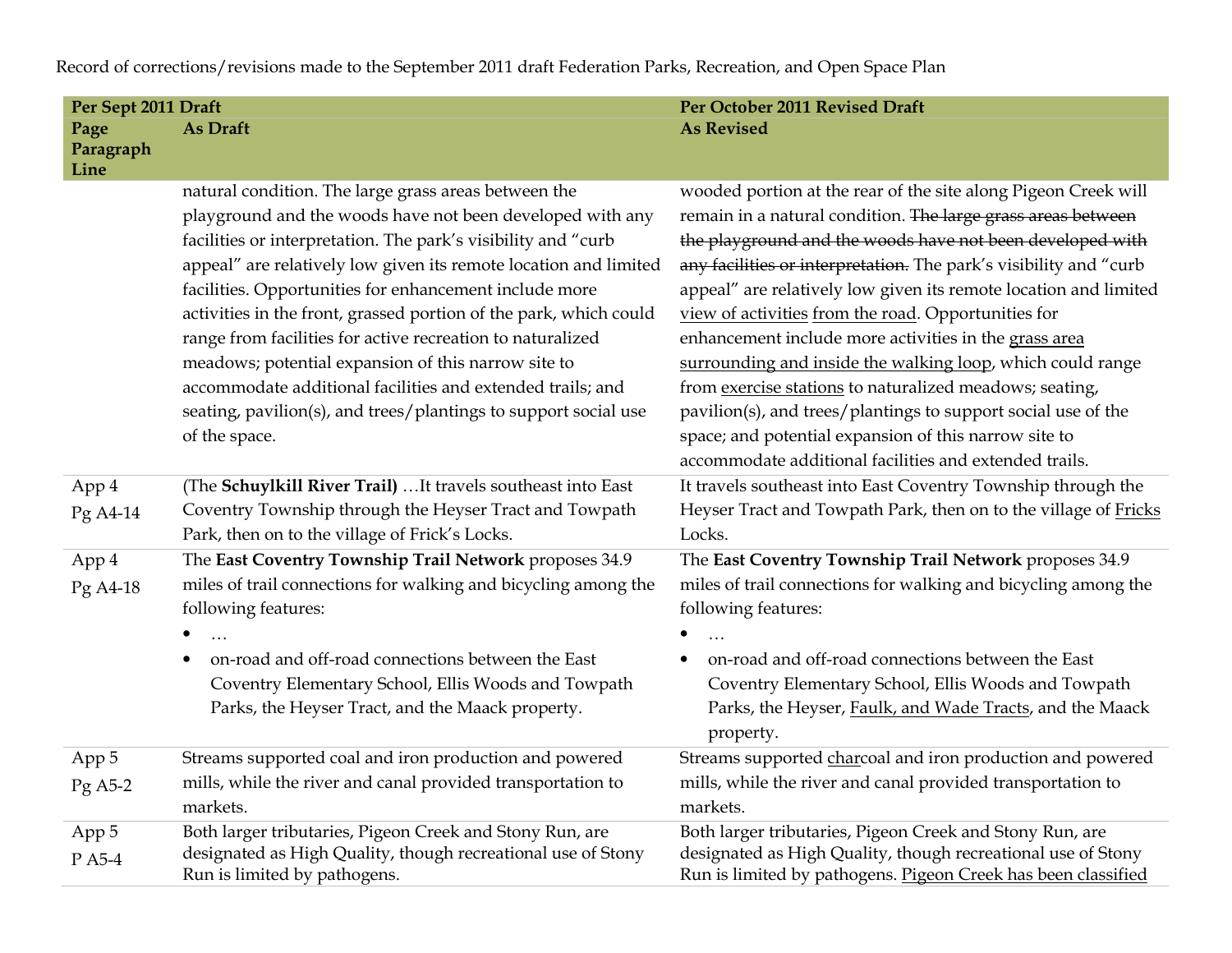| Per Sept 2011 Draft       |                                                                  | Per October 2011 Revised Draft                                                                                                                   |
|---------------------------|------------------------------------------------------------------|--------------------------------------------------------------------------------------------------------------------------------------------------|
| Page<br>Paragraph<br>Line | As Draft                                                         | <b>As Revised</b>                                                                                                                                |
| $P_3$                     |                                                                  | as a Biodiversity Corridor by Chester County and that the<br>Township is working to conserve land adjacent to it through<br>acquisitions.        |
| App 5                     | The National Register Program was established by the             | The National Register Program was established by the                                                                                             |
| Pg A5-16                  | National Historic Preservation Act of 1966 to coordinate and     | National Historic Preservation Act of 1966 to coordinate and                                                                                     |
| P <sub>1</sub>            | support public and private efforts to identity, evaluate, and    | support public and private efforts to identity, evaluate, and                                                                                    |
| L <sub>2</sub>            | protection our historic and archeological resources.             | protect our historic and archeological resources.                                                                                                |
| App 5                     | Historic buildings and sites are found in seven of the nine      | Individual National Register-listed historic buildings and sites                                                                                 |
| Pg A5-16                  | municipalities - none in East Coventry or North Coventry -       | in seven of the nine municipalities (none in North Coventry)                                                                                     |
| P <sub>2</sub>            | and present a full array of structures associated with early     | present a full array of structures associated with early                                                                                         |
| L <sub>5</sub>            | settlement life.                                                 | settlement life.                                                                                                                                 |
| App 5                     | Hopewell Village National Historic Site                          | Hopewell Village National Historic Site                                                                                                          |
| Pg A5-21                  | 8,481 acres                                                      | 848 acres                                                                                                                                        |
| Table                     | Total: 58,784 acres                                              | Total: 5,296 acres (also Pg 5-23 Findings)                                                                                                       |
|                           |                                                                  | (Several property acreages as reported by the source were corrected by<br>a consistent factor of 0.1. This was applied to all properties in this |
|                           |                                                                  | table and the total revised to 5,296 acres.)                                                                                                     |
| App 5                     | The Hopewell Big Woods Partnership, led by the Natural           | The Hopewell Big Woods Partnership, led by the Natural                                                                                           |
| Pg A5-29                  | Lands Trust, is a group of more than 30 government agencies,     | Lands Trust, is a group of more than 43 government agencies,                                                                                     |
|                           | private nonprofits, and municipal entities.                      | private nonprofits, and municipal entities.                                                                                                      |
| App 6                     |                                                                  | (Revision pending to add " Non-motorized Boating, 39%" and                                                                                       |
| Pg A6-6                   |                                                                  | "Programs at local facilities such as Welkinweir, Crow's Nest, etc.,<br>38%" above Volunteerism in Figure 4)                                     |
| App 6                     | East Coventry, Community Day, September 18                       | (East Coventry, Community Day, June 5 2010 as listed is correct)                                                                                 |
| Pg A6-7                   |                                                                  |                                                                                                                                                  |
| App 6                     | Survey respondents indicated that their most preferred source of | Survey respondents indicated that their most preferred source of                                                                                 |
| Pg A6-19                  | this information would be one Web site for Northern Chester      | this information would be one Web site for Northern Chester                                                                                      |
|                           | County. The "go-to" place would be                               | County. This support for a regional source of information is a                                                                                   |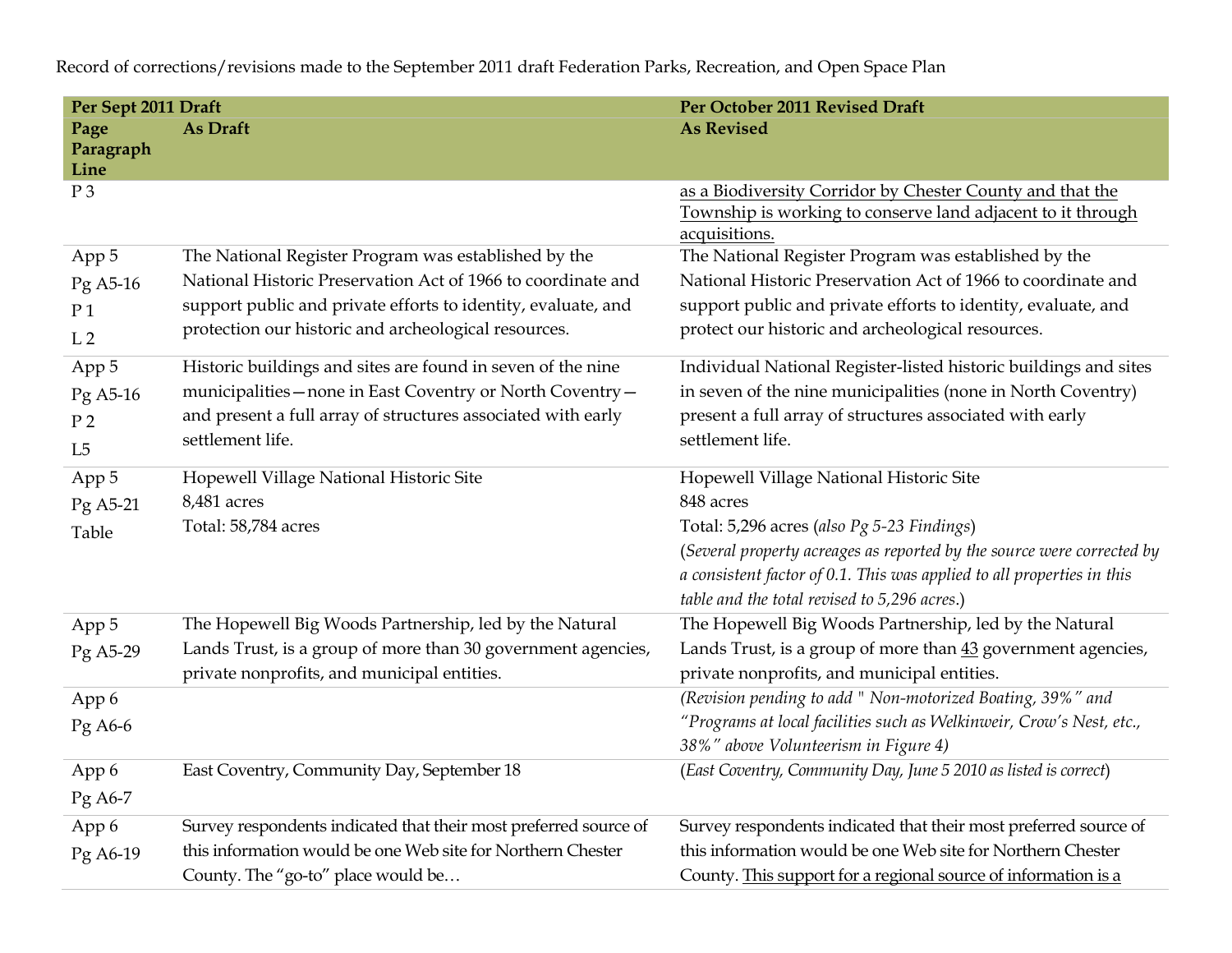| Per Sept 2011 Draft       |                                                                    | Per October 2011 Revised Draft                                                                                                    |
|---------------------------|--------------------------------------------------------------------|-----------------------------------------------------------------------------------------------------------------------------------|
| Page<br>Paragraph<br>Line | As Draft                                                           | <b>As Revised</b>                                                                                                                 |
|                           |                                                                    | significant finding of regional thinking, especially in Pennsylvania.                                                             |
|                           |                                                                    | The "go-to" place would be                                                                                                        |
| App 8                     | East Pikeland Township, Fee-in-Lieu Option, n/a                    | East Pikeland Township, Fee-in-Lieu Option,                                                                                       |
| Table A8.2                |                                                                    | \$3,909 per dwelling unit or equivalent dwelling unit, adjusted                                                                   |
|                           |                                                                    | each year based upon the consumer price                                                                                           |
|                           |                                                                    | index (CPI) for the Philadelphia region for each year from the<br>effective date up to and including the year in which the fee is |
|                           |                                                                    | actually paid to the Township                                                                                                     |
| App 8                     | West Vincent Township, Fee-in-Lieu Option, n/a                     | West Vincent Township, Fee-in-Lieu Option,                                                                                        |
| Table A8.2                |                                                                    | Value based on the Township's estimated cost of acquiring                                                                         |
|                           |                                                                    | land that is similar in area and has attributes which would                                                                       |
|                           |                                                                    | better serve the public recreational needs.                                                                                       |
| App 8                     |                                                                    | (New)                                                                                                                             |
| A8-8                      |                                                                    | Fees-in-lieu of land dedication are common to those<br>municipalities with mandatory dedication of parkland                       |
|                           |                                                                    | provisions, however provisions vary. Two municipalities                                                                           |
|                           |                                                                    | specify a value, one refers to the township's estimated cost of                                                                   |
|                           |                                                                    | acquiring land of the required size better suited to public                                                                       |
|                           |                                                                    | recreation, and three refer to the fair market value of the                                                                       |
|                           |                                                                    | required land acreage. The basis and method of determining                                                                        |
|                           |                                                                    | the fair market value also varies among the three.                                                                                |
| App 10                    | In the Region, there are a total of 26 existing and proposed parks | In the Region, there are a total of 26 existing parks and future park                                                             |
| Pg A10-2                  | totaling 604 acres.                                                | sites totaling 604 acres.                                                                                                         |
| App 10                    | The current park acreage of 604 acres in the existing and planned  | The current park acreage of 604 acres in the existing parks and                                                                   |
| Pg A10-4                  | parks includes 26 parks. The proposed parks are larger overall     | future park sites includes 26 parks. The total acreage of future park                                                             |
|                           | than existing parks providing opportunities to develop true        | sites is larger overall than existing parks providing extensive                                                                   |
|                           | community parks.                                                   | opportunities to develop true community parks.                                                                                    |
| App 12                    |                                                                    | (Revision pending to add " Non-motorized Boating, 39%" and                                                                        |
| Pg10                      |                                                                    | "Programs at local facilities such as Welkinweir, Crow's Nest, etc.,                                                              |
| Fig 4 and                 |                                                                    | 38%" above Volunteerism in Figure 4, and to add these plus                                                                        |